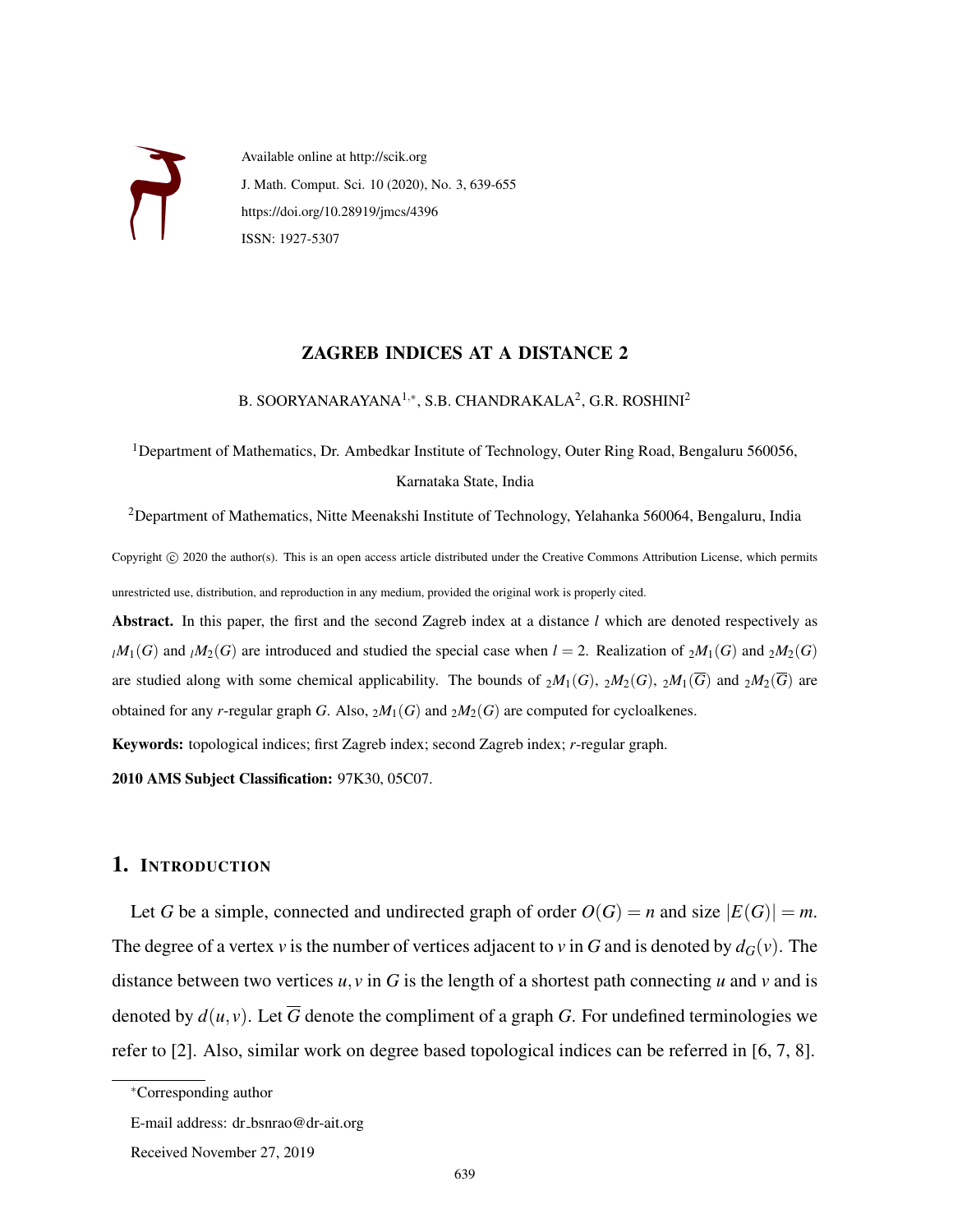Topological index is a numerical value associated with a graph representing a molecule where atoms are represented as vertices and bonds as edges. One of the oldest topological indices is the well-known Zagreb indices which was in [1], first introduced by Gutman and Trinajstic and are defined as

$$
M_1 = \sum_{uv \in E(G)} [d_G(u) + d_G(v)]
$$

and

$$
M_2 = \sum_{uv \in E(G)} d_G(u) d_G(v).
$$

The first Zagreb index and the second Zagreb index are defined over the edges of *G*. In 2016, Rizwana et al. [5] have introduced non-neighbor Zagreb indices, which are for the pair of distinct vertices  $u, v$  with  $d(u, v) \neq 1$ . Analogous to this we define the generalized first and the second Zagreb indices of a graph *G*, namely the first Zagreb index and the second Zagreb index at a distance  $l, 1 \leq l \leq diam(G)$  respectively as :

$$
{}_{l}M_{1}(G) = \sum_{d(u,v)=l} [d_{G}(u) + d_{G}(v)]
$$

and

$$
{}_{l}M_2(G) = \sum_{d(u,v)=l} d_G(u)d_G(v)
$$

**Observation 1.1.** *For a complete graph*  $K_n$ *, the values*  $_2M_1(K_n)$  *and*  $_2M_2(K_n)$  *does not exist due to the fact that*  $1 \leq l \leq diam(K_n) = 1$ *.* 

Observation 1.2. *Let G be a connected graph of order atleast 3 which is not a clique. Then*  $2M_1(G) \geq 2$ .

Observation 1.3. *Let G be a connected graph of order atleast 3 which is not a clique. Then*  $2M_2(G) \geq 1$ .

For the realization work of this paper we use the following theorems, which gives the necessary and sufficient condition for the existence of a graph *G* of a given degree sequence, established during 1962 by Hakimi [3].

**Theorem 1.4** (Hakimi [3]). *The necessary and sufficient condition for positive integers*  $d_1 \leq$  $d_2 \leq \cdots \leq d_n$  *to be realizable (as the degrees of the vertices of a linear graph) are:*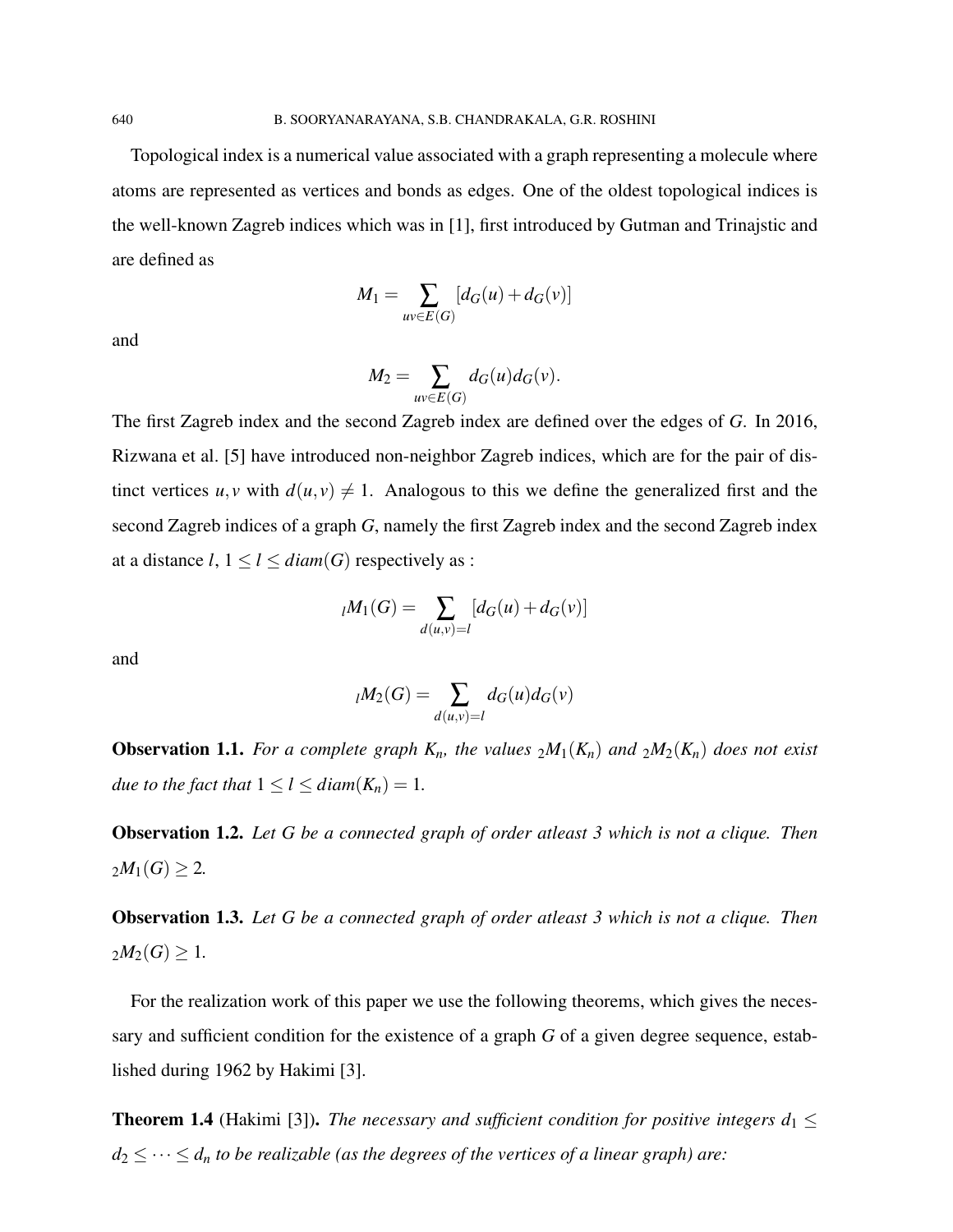*i)* 
$$
\sum_{i=1}^{n} d_i = 2e, e
$$
 is an integer  
 *ii*) 
$$
\sum_{i=1}^{n-1} d_i \geq d_n.
$$

**Theorem 1.5** (Hakimi [3]). *The necessary and sufficient condition for a set of integers*  $d_1 \leq$  $d_2 \leq \cdots \leq d_n$  *to be realizable as a connected graph are:* 

*i)* the set  $d_1, d_2, \ldots, d_n$  *is realizable. ii) n* ∑ *i*=1  $d_i \geq 2(n-1)$ .

In this paper, we consider the case of  $l = 2$  in the newly defined Zagreb indices and compute  $2M_1(G)$  and  $2M_2(G)$  for some classes of graphs and cycloalkenes. We obtain the bounds of  $2M_1(G)$ ,  $2M_2(G)$ ,  $2M_1(\overline{G})$  and  $2M_2(\overline{G})$  for every *r*-regular graph *G* with  $O(G) = n$ . Realization of  $_2M_1(G)$  and  $_2M_2(G)$  are studied and discussed their chemical applicability.

**Proposition 1.6.** *For a path P<sub>n</sub>* ( $n \ge 4$ ),  $_2M_1(P_n) = 4n - 10$  *and*  $_2M_2(P_n) = 4n - 12$ *.* 

**Proposition 1.7.** *For a cycle C<sub>n</sub>*  $(n \ge 5)$ *,*  $_2M_1(C_n) = _2M_2(C_n) = 4n$ .

**Proposition 1.8.** For a star graph  $K_{1,n}$  ( $n \ge 3$ ),  $_2M_1(K_{1,n}) = n(n-1)$  and  $_2M_2(K_{1,n}) = \frac{n}{2}(n-1)$ *.* 

**Proposition 1.9.** *For a wheel graph*  $W_{1,n}$  ( $n \geq 4$ ),

$$
{}_{2}M_1(W_{1,n}) = 3n(n-3) \text{ and } {}_{2}M_2(W_{1,n}) = \frac{9}{2}n(n-3).
$$

# 2. REALIZATION OF  $_2M_1(G)$

In this section, we give the existence of a graph of a given topological index namely  $_2M_1(G)$ .

**Lemma 2.1.** *For a connected graph G of order n* ≥ 3,  $_2M_1(G)$  ≥ 2(*n*−2) *and the equality holds for*  $G \cong K_n - e$ .

*Proof.* To obtain minimal value for  $_2M_1(G)$ , we need a graph having the least number of pairs of vertices  $(u, v)$  at a distance 2. This can be attained by removal of an edge from a complete graph *Kn*. Here only one pair of vertices is at distance 2. Further removal of edges from *K<sub>n</sub>* will increase the value of  $_2M_1(G)$ . Hence  $_2M_1(G)$  is minimum for  $G \cong K_n - e$ . Also,  $2M_1(G)$  ≥ 2(*n*−2).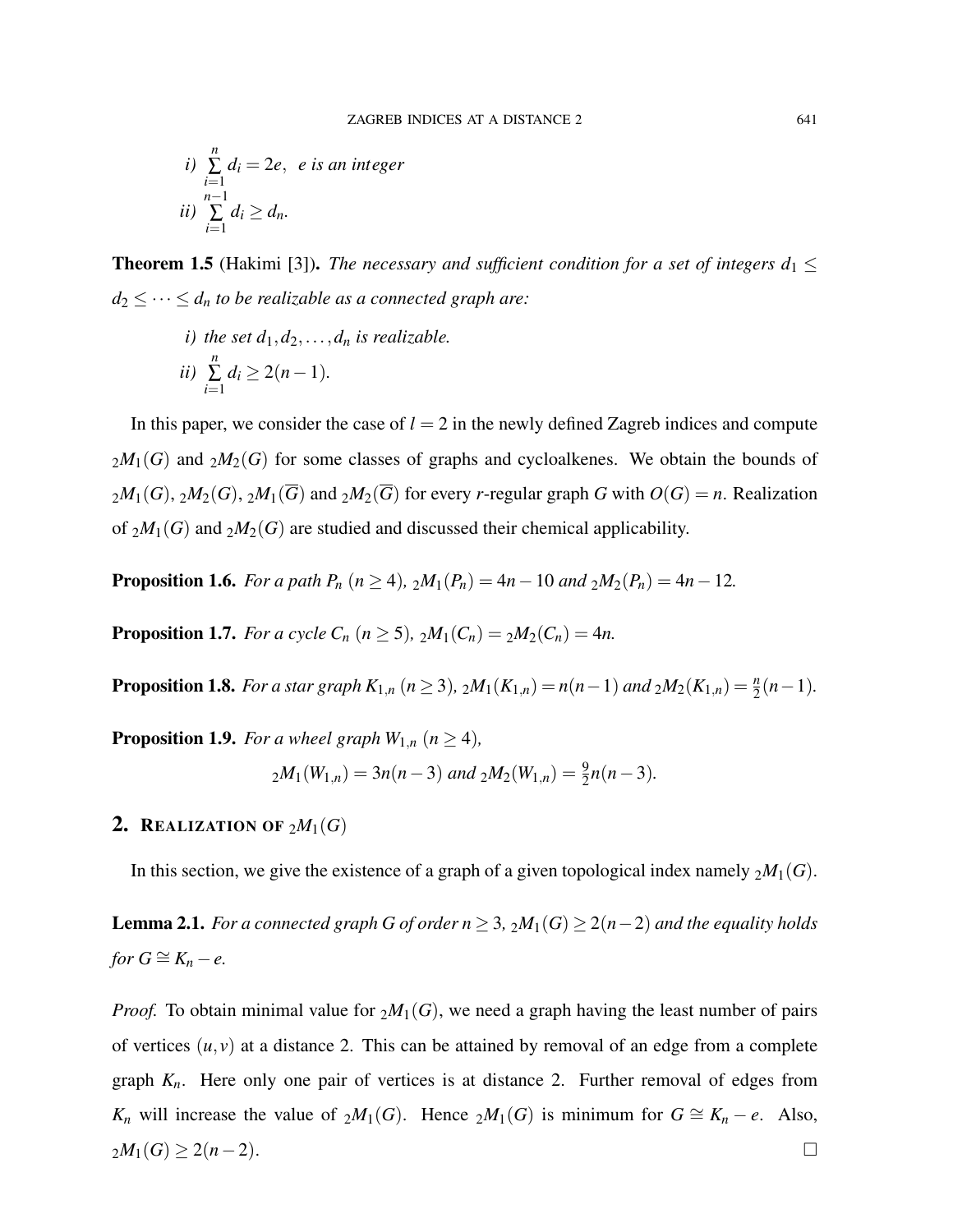**Theorem 2.2.** For any positive integer k, there is a connected graph G with  $_2M_1(G) = k$  if and *only if k*  $\notin$  {1,3,5,7,9,11,17}*.* 

*Proof.* Let *G* be a connected graph with  $_2M_1(G) = k$ . Suppose that  $k \in \{1,3,5,7,9,11,17\}$ . By Observation 1.2,  $_2M_1(G) \geq 2$ . Now we consider all possible graphs for different  $O(G)$  and find  $_2M_1(G)$ . We observe that for  $O(G) = 4 : _2M_1(G) \in \{4, 6, 8\}$ , for  $O(G) = 5 : _2M_1(G) \in$  $\{6,10,12,13,14,15,16,18,20\}$  and for  $O(G) = 6 : 2M_1(G) \in \{8, 14, 16, 18, 19, 20, 21, 22, 24, 24, 25, 26, 27, 28, 27, 28, 29, 20, 21, 22, 24, 25, 26, 27, 28, 28, 29, 20, 21, 22, 24, 25, 26, 27, 28, 29, 20, 21, 22, 24, 28,$ 25,26,27,28,29,30,32,34,36}. From Lemma 2.1 for  $O(G) = 7 : 2M_1(G) \ge 10$  and  $O(G) = 8$ :  $2M_1(G) \ge 12$ . Hence there is no connected graph *G* for  $2M_1(G) = \{1,3,5,7,9,11,17\}$ .

Conversely, let *k* be any positive integer and  $k \notin \{1,3,5,7,9,11,17\}$ . We prove the existence of *G* in the following cases:

**Case 1:**  $k \ge 32$  and  $k \equiv 0 \pmod{4}$ .

Let  $k = 4i$  for some integer  $i \geq 8$ . Consider the sequence  $d_1, d_2, \ldots, d_i, d_{i+1}$ , where  $d_1 = d_2 = d_3 = d_4 = 1, d_j = 2$  for all  $j, 5 \le j \le i-1$  and  $d_i = d_{i+1} = 3$ . Then  $\sum_{j=1}^{i+1}$  $\int_{j=1}^{i+1} d_j =$  $2(i) = 2(i + 1 - 1)$  is even and  $\sum_{i=1}^{i}$  $d_j = 2(i-3) + 3 > 3 = d_n$ . So, by Theorem 1.5, there is a connected graph *G* with  $d_1, d_2, \ldots, d_{i+1}$  as its degree sequence. One such graph is the graph *G* of order  $i + 1$ , obtained by  $P_{i-1}$ :  $v_1 - v_2 - v_3 - \cdots - v_{i-1}$  by attaching two pendent vertices at *v*<sub>2</sub> and *v*<sub>*i*</sub>−3, for which  $_2M_1(G) = \sum_{d(u,v)=2} d_G(u) + d_G(v)$  $32 + \sum_{j=3}^{i=6}$  $j_{j=3}^{j-6} d_G(v_j) + d_G(v_{j+2}) = 4(i-8) + 32 = 4i = k.$ 

**Case 2:**  $k \ge 21$  and  $k \equiv 1 \pmod{4}$ .

Let  $k = 21 + 4i$  for some integer  $i \ge 0$ . Consider the sequence  $d_1, d_2, \ldots, d_i, d_{i+1}, \ldots$  $d_{i+6}$ , where  $d_1 = 1$ ,  $d_j = 2$  for all  $j, 2 \le j \le i+5$  and  $d_{i+6} = 3$ . Then  $\sum_{j=1}^{i+6}$  $j=1 \atop j=1$   $d_j = 2(i+6) > j$  $2(i+6-1)$  is even and  $\sum_{i=1}^{i+5}$  $j_{j=1}^{j+5} d_j = 2(i+3) + 3 > 3 = d_n$ . So, by Theorem 1.5, there is a connected graph *G* with  $d_1, d_2, \ldots, d_{i+6}$  as its degree sequence. One such graph is a tadpole graph  $T_{4,i+2}$ , of order  $i + 6$ , for which  $_2M_1(G) = \sum_{d(u,v)=2} d_G(u) + d_G(v)$  $25 + \sum_{j=1}^{i-1}$  $j_{j=1}^{i-1} d_G(v_j) + d_G(v_{j+2}) = 4(i-1) + 25 = 4i + 21 = k.$ 

**Case 3:**  $k \equiv 2 \pmod{4}$ .

Let  $k = 4i + 2$  for some integer  $i \ge 0$ . Consider the sequence  $d_1, d_2, \ldots, d_i, d_{i+1}, d_{i+2}$ , *d*<sub>*i*+3</sub>, where *d*<sub>1</sub> = *d*<sub>2</sub> = 1 and *d*<sub>*j*</sub> = 2 for all *j*,3 ≤ *j* ≤ *i* + 3. Then  $\sum_{j=1}^{i+3}$  $j=1 \ d_j = 2(i+2) =$  $2(i+3-1)$  is even and  $\sum_{i=1}^{i+2}$  $j_{j=1}^{l+2} d_j = 2(i) + 2 > 2 = d_n$ . So, by Theorem 1.5, there is a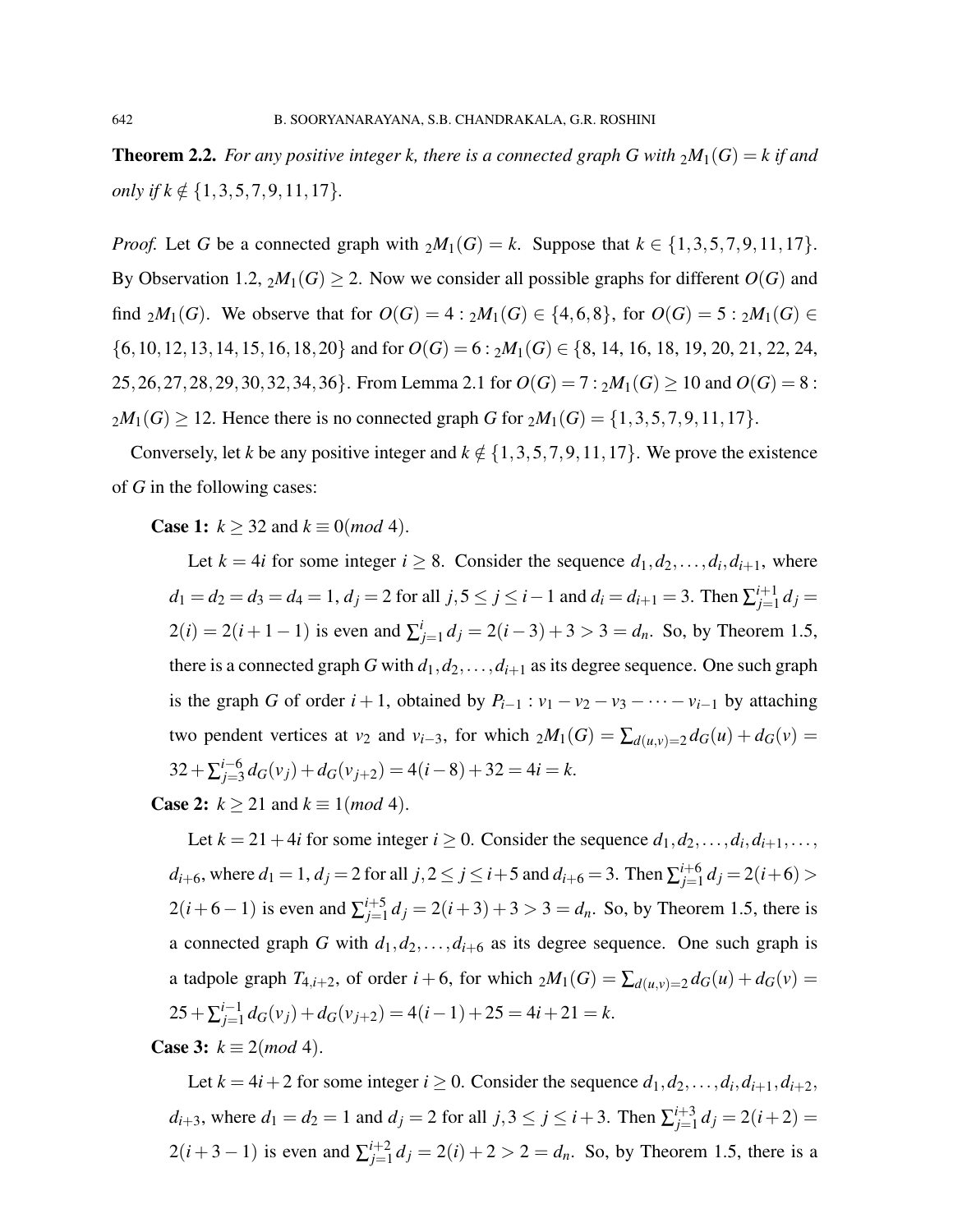connected graph *G* with  $d_1, d_2, \ldots, d_{i+3}$  as its degree sequence. The path  $P_{i+3}$  is one such graph for which  $_2M_1(G) = \sum_{d(u,v)=2} d_G(u) + d_G(v) = 2(3) + \sum_{i=1}^{i} d_i$  $d_{j=2}d_G(v_j) + d_G(v_{j+2}) =$  $4(i-1) + 2(3) = 4i + 2 = k.$ 

### **Case 4:**  $k \ge 19$  and  $k \equiv 3 \pmod{4}$ .

Let  $k = 19 + 4i$  for some integer  $i \ge 0$ . Consider the sequence  $d_1, d_2, \ldots, d_i, d_{i+1}, \ldots$ *d*<sub>*i*+6</sub>, where *d*<sub>1</sub> = 1, *d*<sub>*j*</sub> = 2 for all *j*,2  $\leq$  *j*  $\leq$  *i* + 3 and *d*<sub>*i*+4</sub> = *d*<sub>*i*+5</sub> = *d*<sub>*i*+6</sub> = 3. Then  $\Sigma_{i=1}^{i+6}$  $j_{j=1}^{i+6} d_j = 2(i+7) > 2(i+6-1)$  is even and  $\sum_{j=1}^{i+5} d_j$  $j_{j=1}^{i+5} d_j = 2(i+4) + 3 > 3 = d_n$ . So, by Theorem 1.5, there is a connected graph *G* with  $d_1, d_2, \ldots, d_{i+6}$  as its degree sequence. One such graph is a graph *G* obtained by identifying a vertex of degree 2 of *K*<sup>4</sup> −*e* and one of the end vertices of  $P_{i+3}$ . For this graph *G*,  $_2M_1(G) = \sum_{d(u,v)=2} d_G(u) + d_G(v)$  $23 + \sum_{j=1}^{i-1}$  $d_{j=1}^{i-1} d_G(v_j) + d_G(v_{j+2}) = 4(i-1) + 23 = 4i + 19 = k.$ 

**Case 5:**  $k = \{4, 8, 12, 13, 15, 16, 20, 24, 28\}.$ 

For  $k = 4$ . Consider the sequence  $d_1, d_2, d_3, d_4$ , where  $d_1 = d_2 = 2$  and  $d_3 = d_4 = 3$ . Then  $\sum_{j=1}^{4} d_j = 2(5) > 2(4-1)$  is even and  $\sum_{j=1}^{3} d_j = 7 > 3 = d_n$ . So, by Theorem 1.5, there is a connected graph *G* with  $d_1, d_2, d_3, d_4$  as its degree sequence. One such graph is a fan graph  $F_{1,3}$ , of order 4, for which  $_2M_1(G) = \sum_{d(u,v)=2} d_G(u) + d_G(v) = 1(2+2) =$  $4 = k$ .

For  $k = 8$ . Consider the sequence  $d_1, d_2, d_3, d_4$ , where  $d_1 = d_2 = d_3 = d_4 = 2$ . Then  $\sum_{j=1}^{4} d_j = 2(4) > 2(4-1)$  is even and  $\sum_{j=1}^{3} d_j = 6 > 2 = d_n$ . So, by Theorem 1.5, there is a connected graph *G* with  $d_1$ ,  $d_2$ ,  $d_3$ ,  $d_4$  as its degree sequence. One such graph is a cycle *C*<sub>4</sub> for which  $_2M_1(G) = \sum_{d(u,v)=2} d_G(u) + d_G(v) = 2(2+2) = 8 = k$ .

For  $k = 12$ . Consider the sequence  $d_1, d_2, d_3, d_4, d_5$ , where  $d_1 = d_2 = d_3 = d_4 = 1$ and  $d_5 = 4$ . Then  $\sum_{j=1}^5 d_j = 2(4) > 2(5-1)$  is even and  $\sum_{j=1}^4 d_j = 4 = d_n$ . So, by Theorem 1.5, there is a connected graph *G* with  $d_1, d_2, d_3, d_4, d_5$  as its degree sequence. One such graph is a star graph  $K_{1,4}$ , of order 5, for which  $_2M_1(G) = \sum_{d(u,v)=2} d_G(u) +$  $d_G(v) = 6(1+1) = 12 = k.$ 

For  $k = 13$ . Consider the sequence  $d_1, d_2, d_3, d_4, d_5$ , where  $d_1 = 1$ ,  $d_2 = 2$  and  $d_3 = 1$  $d_4 = d_5 = 3$ . Then  $\sum_{j=1}^{5} d_j = 2(6) > 2(5-1)$  is even and  $\sum_{j=1}^{4} d_j = 9 > 3 = d_n$ . So, by Theorem 1.5, there is a connected graph *G* with  $d_1$ ,  $d_2$ ,  $d_3$ ,  $d_4$ ,  $d_5$  as its degree sequence.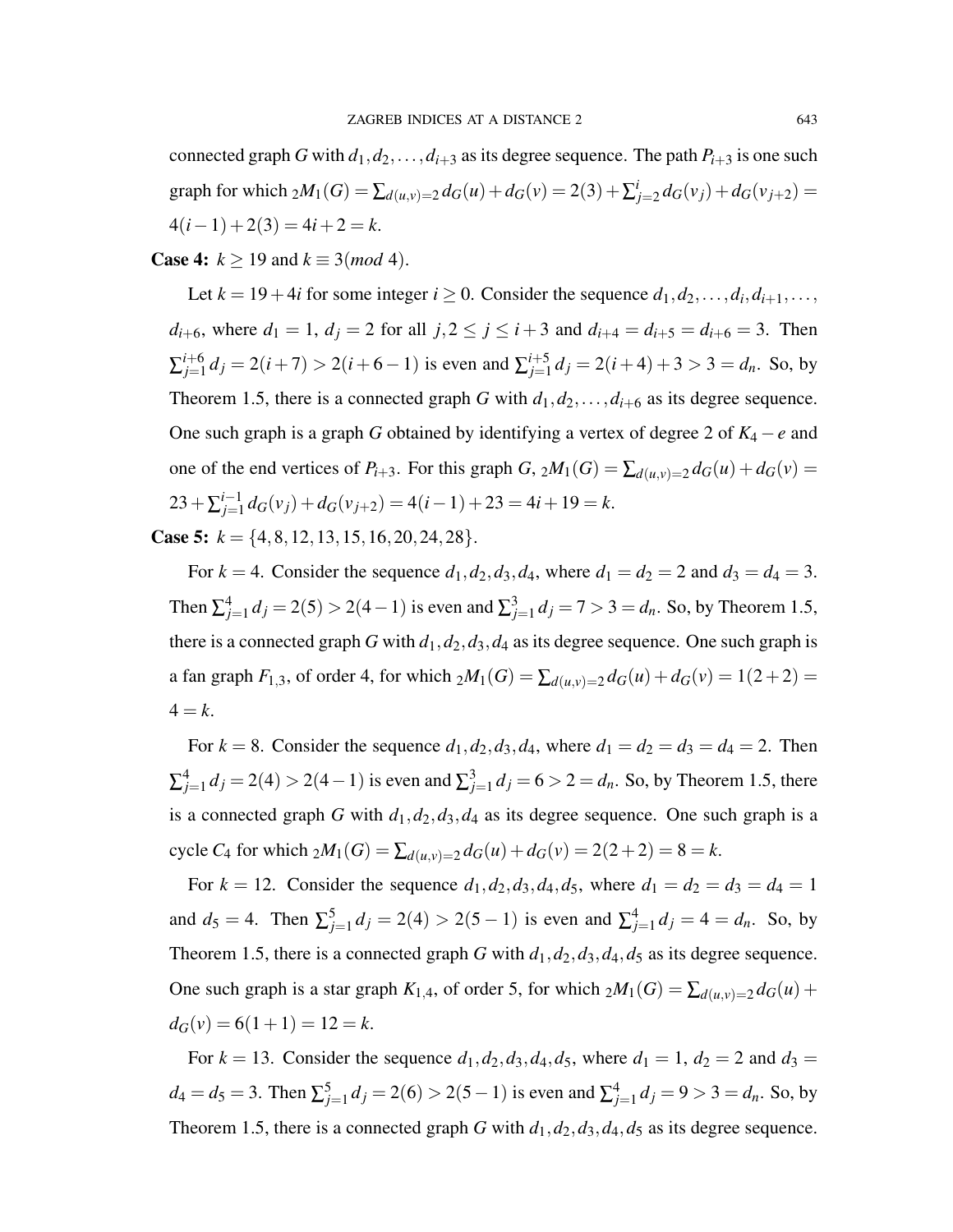One such graph is a kite graph obtained by adding a new vertex to a vertex of degree 2 of *K*<sub>4</sub> − *e* through an edge between them, for which  $_2M_1(G) = \sum_{d(u,v)=2} d_G(u) + d_G(v)$  $2(1+3) + 1(2+3) = 13 = k.$ 

For  $k = 15$ . Consider the sequence  $d_1, d_2, d_3, d_4, d_5$ , where  $d_1 = 1, d_2 = d_3 = d_4 = 2$ and  $d_5 = 3$ . Then  $\sum_{j=1}^{5} d_j = 2(5) > 2(5-1)$  is even and  $\sum_{j=1}^{4} d_j = 7 > 3 = d_n$ . So, by Theorem 1.5, there is a connected graph *G* with  $d_1, d_2, d_3, d_4, d_5$  as its degree sequence. One such graph is  $C_4$  with one pendent vertex, for which  $_2M_1(G) = \sum_{d(u,v)=2} d_G(u) +$  $d_G(v) = 2(1+2) + 1(2+3) + 1(2+2) = 15 = k.$ 

For  $k = 16$ . Consider the sequence  $d_1, d_2, d_3, d_4, d_5, d_6$ , where  $d_1 = d_2 = d_3 = 1$ ,  $d_4 =$  $d_5 = 2$  and  $d_6 = 3$ . Then  $\sum_{j=1}^{6} d_j = 2(5) > 2(6-1)$  is even and  $\sum_{j=1}^{5} d_j = 7 > 3 = d_n$ . So, by Theorem 1.5, there is a connected graph *G* with  $d_1, d_2, d_3, d_4, d_5, d_6$  as its degree sequence. One such graph *G* is a graph obtained by subdividing twice exactly one of the edges of  $K_{1,3}$ , for which  $_2M_1(G) = \sum_{d(u,v)=2} d_G(u) + d_G(v) = 1(1+1) + 3(1+2) +$  $1(2+3) = 16 = k.$ 

For  $k = 20$ . Consider the sequence  $d_1, d_2, d_3, d_4, d_5$ , where  $d_1 = d_2 = d_3 = d_4 = d_5 = 2$ . Then  $\sum_{j=1}^{5} d_j = 2(5) > 2(5-1)$  is even and  $\sum_{j=1}^{4} d_j = 8 > 2 = d_n$ . So, by Theorem 1.5, there is a connected graph *G* with  $d_1, d_2, d_3, d_4, d_5$  as its degree sequence. One such graph is a cycle  $C_5$  for which  $_2M_1(G) = \sum_{d(u,v)=2} d_G(u) + d_G(v) = 5(2+2) = 20 = k$ .

For  $k = 24$ . Consider the sequence  $d_1, d_2, d_3, d_4, d_5, d_6$ , where  $d_1 = d_2 = d_3 = d_4 = 1$  $d_5 = d_6 = 2$ . Then  $\sum_{j=1}^{6} d_j = 2(6) > 2(6-1)$  is even and  $\sum_{j=1}^{5} d_j = 10 > 2 = d_n$ . So, by Theorem 1.5, there is a connected graph *G* with  $d_1, d_2, d_3, d_4, d_5, d_6$  as its degree sequence. One such graph is a cycle  $C_6$ , for which  $_2M_1(G) = \sum_{d(u,v)=2} d_G(u) + d_G(v)$  $6(2+2) = 24 = k.$ 

For  $k = 28$ . Consider the sequence  $d_1, d_2, d_3, d_4, d_5, d_6, d_7, d_8$ , where  $d_1 = d_2 = d_3 =$  $d_4 = 1$ ,  $d_5 = d_6 = 2$  and  $d_7 = d_8 = 3$ . Then  $\sum_{j=1}^{8} d_j = 2(7) = 2(8-1)$  is even and  $\sum_{j=1}^{7} d_j = 11 > 3 = d_n$ . So, by Theorem 1.5, there is a connected graph *G* with  $d_1, d_2, d_3$ ,  $d_4$ ,  $d_5$ ,  $d_6$ ,  $d_7$ ,  $d_8$  as its degree sequence. One such graph *G* is a graph obtained by two graphs  $K_{1,3}$  and  $P_4$  by adding an edge between one of the pendent vertices of  $K_{1,3}$  and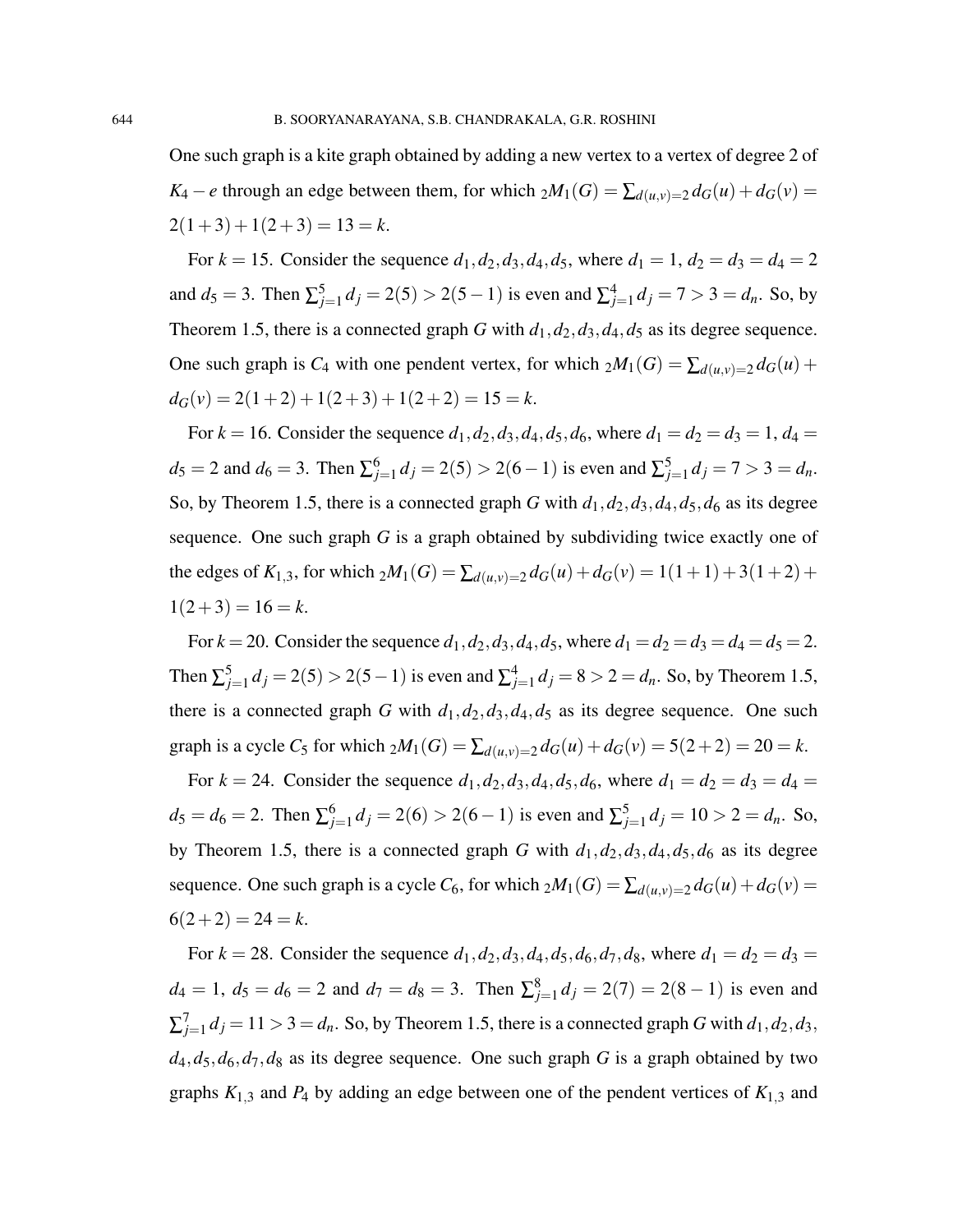one of the non pendent vertex of  $P_4$ , for which  $_2M_1(G) = \sum_{d(u,v)=2} d_G(u) + d_G(v) =$  $1(1+1) + 4(1+2) + 1(2+2) + 1(3+3) + 1(1+3) = 28 = k.$ 

Hence the theorem.  $\Box$ 

## **3.** REALIZATION OF  $_2M_2(G)$

In this section, we give the existence of a graph of a given topological index namely  $_2M_2(G)$ .

**Lemma 3.1.** *For a connected graph G of order n*  $\geq$  3,  $_2M_2(G) \geq \frac{(n-1)(n-2)}{2}$  $\frac{2(n-2)}{2}$  and the equality *holds for*  $G \cong K_{1,n-1}$ *.* 

*Proof.* To obtain minimal value for  $_2M_2(G)$ , we need a graph where degree of vertices are least for given pair of vertices  $(u, v)$  whose  $d(u, v) = 2$ . This can be obtained for the graph *K*<sub>1,*n*−1</sub>. If the degree of vertices are higher for pairs of vertices  $(u, v)$  whose  $d(u, v) = 2$ , the value of  $_2M_2(G)$  will increase. Hence  $_2M_2(G)$  is minimum for  $G \cong K_{1,n-1}$ . Also,  $_2M_2(G) \ge$ (*n*−1)(*n*−2) 2 .

**Theorem 3.2.** *For any positive integer k, there is a connected graph G with*  $_2M_2(G) = k$  *if and only if*  $k \notin \{2, 5, 7\}.$ 

*Proof.* Let *G* be a connected graph with  $_2M_2(G) = k$ . Suppose that  $k \in \{2, 5, 7\}$ . Now we consider all possible graphs for different  $O(G)$  and find  $_2M_2(G)$ . We observe that for *O*(*G*) = 3 :  $_2M_2(G)$  ∈ {1}, for *O*(*G*) = 4 :  $_2M_2(G)$  ∈ {3,4,8}, for *O*(*G*) = 5 :  $_2M_2(G)$  ∈  $\{6,8,9,10,11,12,14,16,18,20,21\}$  and for  $O(G) = 6: {}_{2}M_{2}(G) \ge 10$  from Lemma 3.1. Hence there is no connected graph *G* for  $_2M_2(G) = \{2, 5, 7\}.$ 

Conversely, let *k* be any positive integer and  $k \notin \{2, 5, 7\}$ . We prove the existence of *G* in the following cases:

**Case 1:**  $k \equiv 0 \pmod{4}$ .

Let  $k = 4i$  for some integer  $i \geq 1$ . Consider the sequence  $d_1, d_2, \ldots, d_i, d_{i+1}, d_{i+2}, d_{i+3}$ , where  $d_1 = d_2 = 1$  and  $d_j = 2$  for all  $j, 3 \le j \le i + 3$ . Then  $\sum_{j=1}^{i+3}$  $j=1 \atop j=1}^{i+3} d_j = 2(i+2) =$  $2(i+3-1)$  is even and  $\sum_{i=1}^{i+2}$  $j_{j=1}^{l+2} d_j = 2(i) + 2 > 2 = d_n$ . So, by Theorem 1.5, there is a connected graph *G* with  $d_1, d_2, \ldots, d_{i+3}$  as its degree sequence. The path  $P_{i+3}$  is one such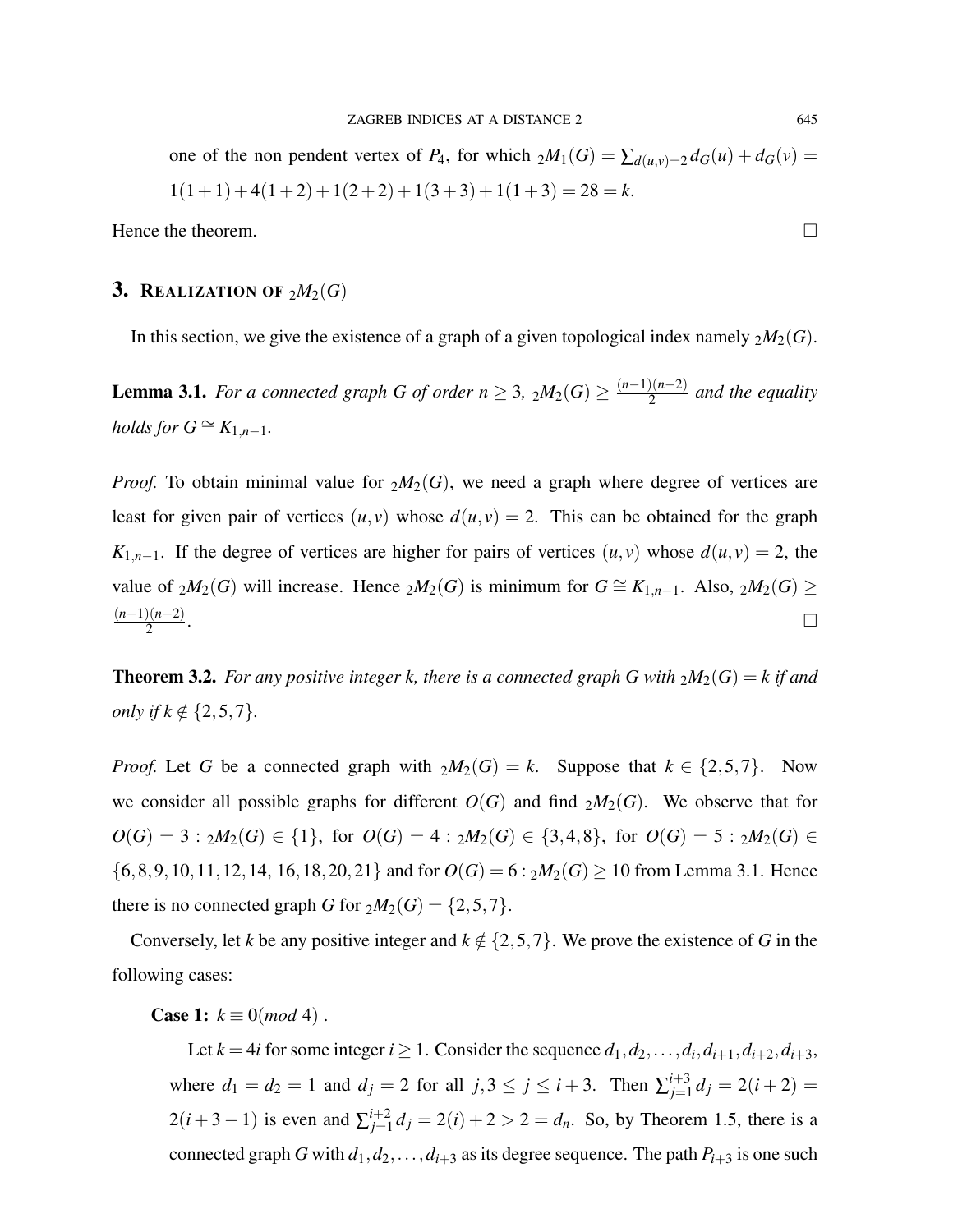graph for which  $_2M_2(G) = \sum_{d(u,v)=2} d_G(u)d_G(v) = 2(1 \times 2) + \sum_{i=1}^{i} d_i$  $d_{j=2} d_G(v_j) d_G(v_{j+2}) =$  $4(i-1) + 4 = 4i = k.$ 

**Case 2:**  $k \ge 13$  and  $k \equiv 1 \pmod{4}$ 

Let  $k = 13 + 4i$  for some integer  $i \ge 0$ . Consider the sequence  $d_1, d_2, \ldots, d_i, d_{i+1}, \ldots$ *d*<sub>*i*+6</sub>, where  $d_1 = d_2 = d_3 = 1$ ,  $d_j = 2$  for all  $j, 4 \le j \le i + 5$  and  $d_{i+6} = 3$ . Then  $\Sigma_{i=1}^{i+6}$  $j_{j=1}^{i+6} d_j = 2(i+5) = 2(i+6-1)$  is even and  $\sum_{j=1}^{i+5} d_j$  $j_{j=1}^{i+5} d_j = 2(i+2) + 3 > 3 = d_n$ . So, by Theorem 1.5, there is a connected graph *G* with  $d_1, d_2, \ldots, d_{i+6}$  as its degree sequence. One such graph is a graph *G* of order  $i + 6$ , obtained by  $P_{i+5}$ :  $v_1 - v_2 - \cdots - v_{i+5}$  by attaching one pendent vertex at *v*<sub>2</sub>, for which  $_2M_2(G) = \sum_{d(u,v)=2} d_G(u)d_G(v) = 13 +$  $\Sigma_{j=3}^{i+2}$  $j_{j=3}^{i+2} d_G(v_j) d_G(v_{j+2}) = 4i + 13 = k.$ 

**Case 3:**  $k \ge 22$  and  $k \equiv 2 \pmod{4}$ .

Let  $k = 22 + 4i$  for some integer  $i \ge 0$ . Consider the sequence  $d_1, d_2, \ldots, d_i, \ldots, d_{i+8}$ , where  $d_1 = d_2 = d_3 = d_4 = 1$ ,  $d_j = 2$  for all  $j, 5 \le j \le i + 6$  and  $d_{i+7} = d_{i+8} = 3$ . Then  $\sum_{j=1}^{i+8}$  $j_{j=1}^{i+8} d_j = 2(i+7) = 2(i+8-1)$  is even and  $\sum_{j=1}^{i+7}$  $j_{j=1}^{i+j} d_j = 2(i+4) + 3 > 3 = d_n.$ So, by Theorem 1.5, there is a connected graph *G* with  $d_1, d_2, \ldots, d_{i+8}$  as its degree sequence. One such graph is a graph *G* of order  $i+8$ , obtained by  $P_{i+6}$ :  $v_1 - v_2 - \cdots$ *v*<sub>*i*+6</sub> by attaching two pendent vertices one at *v*<sub>2</sub> and other at *v*<sub>*i*+5</sub>, for which  $_2M_2(G)$  =  $\sum_{d(u,v)=2} d_G(u) d_G(v) = 22 + \sum_{j=3}^{i+2}$  $j_{j=3}^{i+2} d_G(v_j) d_G(v_{j+2}) = 4i + 22 = k.$ 

**Case 4:**  $k \ge 19$  and  $k \equiv 3 \pmod{4}$ .

Let  $k = 19 + 4i$  for some integer  $i \ge 0$ . Consider the sequence  $d_1, d_2, \ldots, d_i, \ldots, d_{i+7}$ , where  $d_1 = d_2 = d_3 = 1$ ,  $d_j = 2$  for all  $j, 4 \le j \le i + 6$  and  $d_{i+7} = 3$ . Then  $\sum_{j=1}^{i+7}$  $j=1 \ d_j =$  $2(i+6) = 2(i+7-1)$  is even and  $\sum_{i=1}^{i+6}$  $j_{j=1}^{j+6} d_j = 2(i+3)+3 > 3 = d_n$ . So, by Theorem 1.5, there is a connected graph *G* with  $d_1, d_2, \ldots, d_{i+7}$  as its degree sequence. One such graph is a graph *G* of order *i*+7, obtained by  $P_{i+6}$  :  $v_1 - v_2 - \cdots - v_{i+6}$  by attaching one pendent vertex at *v*<sub>3</sub>, for which  ${}_{2}M_2(G) = \sum_{d(u,v)=2} d_G(u) d_G(v) = 19 + \sum_{j=4}^{i+3}$  $d_{j=4}^{i+3} d_G(v_j) d_G(v_{j+2}) =$  $4i+19=k.$ 

**Case 5:**  $k = \{3, 6, 10, 11, 14, 15, 18\}$ 

For  $k = 3$ . Consider the sequence  $d_1, d_2, d_3, d_4$ , where  $d_1 = d_2 = d_3 = 1$  and  $d_4 = 3$ . Then  $\sum_{j=1}^{4} d_j = 2(3) = 2(4-1)$  is even and  $\sum_{j=1}^{3} d_j = 3 = d_n$ . So, by Theorem 1.5,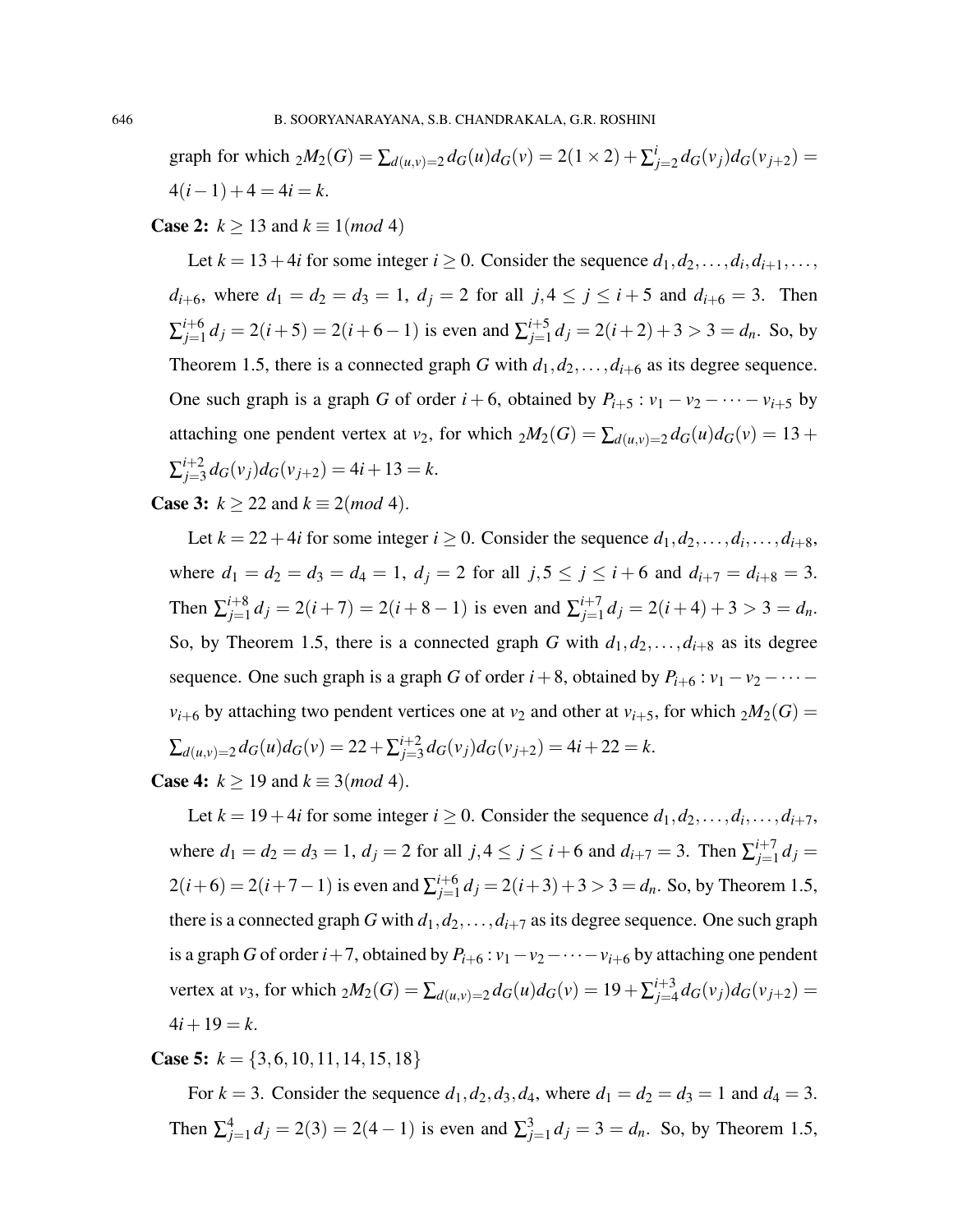there is a connected graph *G* with  $d_1$ ,  $d_2$ ,  $d_3$ ,  $d_4$  as its degree sequence. One such graph is *K*<sub>1,3</sub> (star graph), for which  $_2M_2(G) = \sum_{d(u,v)=2} d_G(u) d_G(v) = 3(1 \times 1) = 3 = k$ .

For  $k = 6$ . Consider the sequence  $d_1, d_2, d_3, d_4, d_5$ , where  $d_1 = d_2 = d_3 = d_4 = 1$ and  $d_5 = 4$ . Then  $\sum_{j=1}^{5} d_j = 2(4) = 2(5-1)$  is even and  $\sum_{j=1}^{4} d_j = 4 = d_n$ . So, by Theorem 1.5, there is a connected graph *G* with  $d_1, d_2, d_3, d_4, d_5$  as its degree sequence. One such graph is  $K_{1,4}$  (star graph), for which  $_2M_2(G) = \sum_{d(u,v)=2} d_G(u) d_G(v) = 6(1 \times$  $1) = 6 = k.$ 

For  $k = 10$ . Consider the sequence  $d_1, d_2, d_3, d_4, d_5, d_6$ , where  $d_1 = d_2 = d_3 =$  $d_4 = d_5 = 1$  and  $d_6 = 5$ . Then  $\sum_{j=1}^{6} d_j = 2(5) = 2(6-1)$  is even and  $\sum_{j=1}^{5} d_j =$  $5 = d_n$ . So, by Theorem 1.5, there is a connected graph *G* with  $d_1, d_2, d_3, d_4, d_5, d_6$ as its degree sequence. One such graph is  $K_{1,5}$  (star graph), for which  $_2M_2(G)$  =  $\sum_{d(u,v)=2} d_G(u) d_G(v) = 10(1 \times 1) = 10 = k.$ 

For  $k = 11$ . Consider the sequence  $d_1, d_2, d_3, d_4, d_5$ , where  $d_1 = 1$ ,  $d_2 = d_3 = d_4 = 2$ and  $d_5 = 3$ . Then  $\sum_{j=1}^{5} d_j = 2(5) > 2(5-1)$  is even and  $\sum_{j=1}^{4} d_j = 7 > 3 = d_n$ . So, by Theorem 1.5, there is a connected graph *G* with  $d_1, d_2, d_3, d_4, d_5$  as its degree sequence. One such graph is  $T_{3,2}$  (tadpole graph), for which  $_2M_2(G) = \sum_{d(u,v)=2} d_G(u)d_G(v)$  $1(1\times3) + 2(2\times2) = 11 = k.$ 

For  $k = 14$ . Consider the sequence  $d_1, d_2, d_3, d_4, d_5$ , where  $d_1 = 1, d_2 = d_3 = d_4 = 2$ and  $d_5 = 3$ . Then  $\sum_{j=1}^{5} d_j = 2(5) > 2(5-1)$  is even and  $\sum_{j=1}^{4} d_j = 7 > 3 = d_n$ . So, by Theorem 1.5, there is a connected graph *G* with  $d_1$ ,  $d_2$ ,  $d_3$ ,  $d_4$ ,  $d_5$  as its degree sequence. One such graph is  $T_{4,1}$  (tadpole graph), for which  $_2M_2(G) = \sum_{d(u,v)=2} d_G(u)d_G(v)$  $2(1\times2) + 1(2\times3) + 1(2\times2) = 14 = k.$ 

For  $k = 15$ . Consider the sequence  $d_1, d_2, d_3, d_4, d_5, d_6, d_7$ , where  $d_1 = d_2 = d_3 =$  $d_4 = d_5 = d_6 = 1$  and  $d_7 = 6$ . Then  $\sum_{j=1}^{7} d_j = 2(6) = 2(7-1)$  is even and  $\sum_{j=1}^{6} d_j =$  $6 = d_n$ . So, by Theorem 1.5, there is a connected graph *G* with  $d_1, d_2, d_3, d_4, d_5, d_6, d_7$ as its degree sequence. One such graph is  $K_{1,6}$  (star graph), for which  $_2M_2(G)$  =  $\sum_{d(u,v)=2} d_G(u) d_G(v) = 15(1 \times 1) = 15 = k.$ 

For  $k = 18$ . Consider the sequence  $d_1, d_2, d_3, d_4, d_5$ , where  $d_1 = d_2 = d_3 = d_4 = 3$  and  $d_5 = 4$ . Then  $\sum_{j=1}^{5} d_j = 2(8) > 2(5-1)$  is even and  $\sum_{j=1}^{4} d_j = 12 > 4 = d_n$ . So, by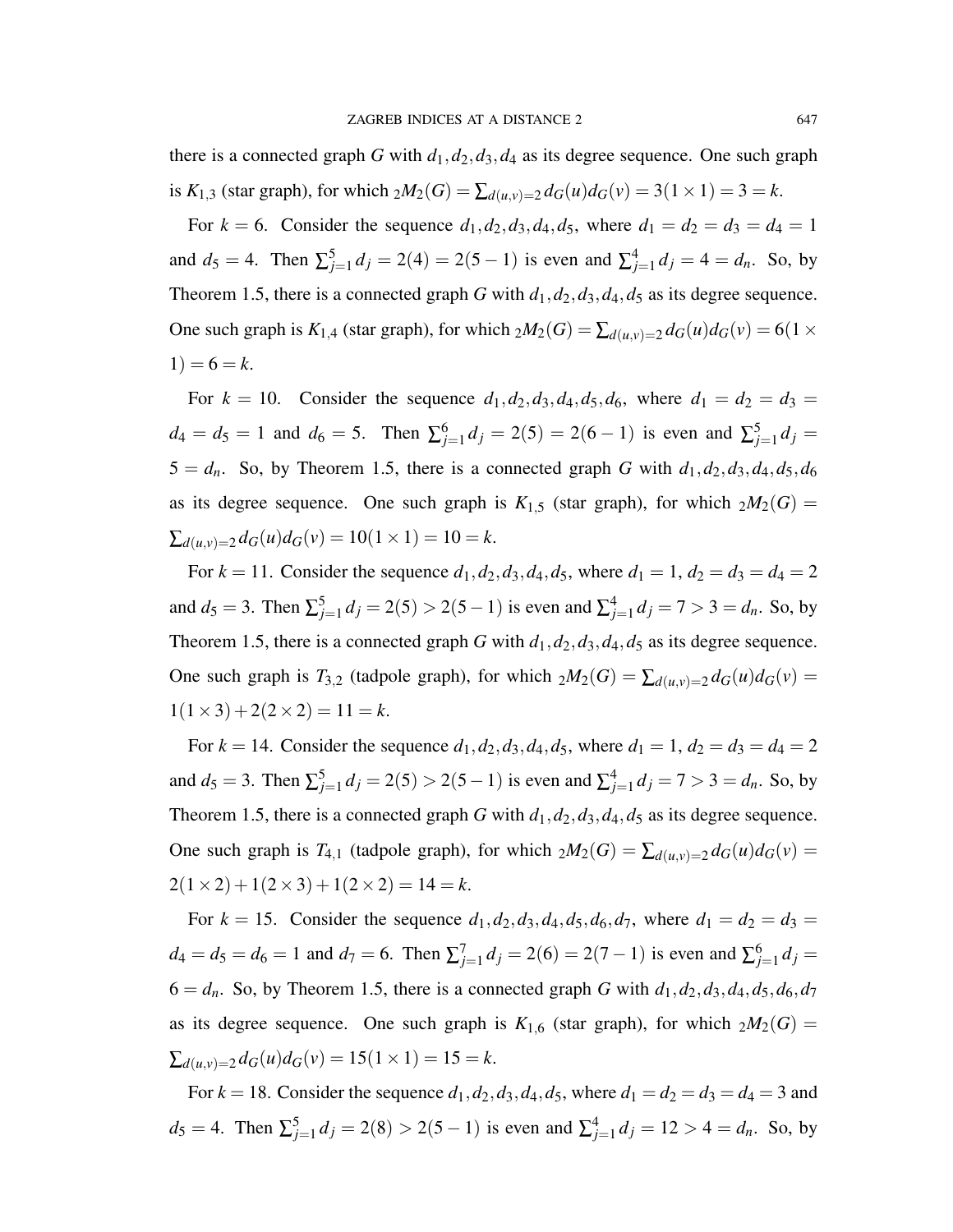Theorem 1.5, there is a connected graph *G* with  $d_1, d_2, d_3, d_4, d_5$  as its degree sequence. One such graph is  $W_{1,4}$  (wheel graph), for which  $_2M_2(G) = \sum_{d(u,v)=2} d_G(u)d_G(v)$  $2(3\times3) = 18 = k$ .

Hence the theorem.  $\Box$ 

**Proposition 3.3.** *For every perfect square k, there is a graph G with*  $_2M_2(G) = k$ *. Moreover, the graph*  $G \cong K_{\sqrt{k}+2} - e$ .

*Proof.* Let  $k = i^2$  for some integer  $i \ge 1$ . Consider the sequence  $d_1, d_2, \ldots, d_{i+2}$ , where  $d_1 =$  $d_2 = i$  and  $d_j = (i + 1)$  for all  $j, 3 \le j \le i + 2$ . Then  $\sum_{j=1}^{i+2}$  $j=1 \ d_j = 2i(\frac{i}{2} + \frac{3}{2})$  $\frac{3}{2}$ ) > 2(*i* + 2 – 1) is even and  $\sum_{j=1}^{i+1}$ *j*<sup>+1</sup></sup> $j$  = *i*(*i* + 2) − 1 > (*i* + 1) = *d<sub>n</sub>*. So, by Theorem 1.5, there is a connected graph *G* with  $d_1, d_2, \ldots, d_{i+2}$  as its degree sequence. But then  $G \cong K_{\sqrt{k}+2} - e$  and hence  $_2M_2(G) =$  $\sum_{d(u,v)=2} d_G(u) d_G(v) = 1(i \times i) = i^2 = k$  implies that *G* is the required graph with  $_2M_2(G) = k$ and is of order ( √  $\overline{k}$  +2).

## 4. BOUNDS FOR *r*-REGULAR GRAPH

We begin this section with the following theorems which gives the upper bound of  $_2M_1(G)$ and  $_2M_2(G)$  for any *r*-regular graph of *G*.

**Theorem 4.1.** *For any r-regular graph G of order n*  $\geq$  5,  $_2M_1(G) \leq nr^2(r-1)$ *.* 

*Proof.* For any *r*-regular graph *G* of order  $n \geq 5$ , for each  $u \in V(G)$  there are at most  $r(r-1)$ vertices at a distance 2.

$$
{}_2M_1(G) = \sum_{d(u,v)=2} [d_G(u) + d_G(v)] = \sum_{d(u,v)=2} 2r \le \frac{nr(r-1)(2r)}{2} \le nr^2(r-1).
$$

Equality holds for 2-regular graphs.  $\Box$ 

**Theorem 4.2.** For any r-regular graph G of order  $n \geq 5$ ,  $_2M_2(G) \leq \frac{n}{2}$  $\frac{n}{2}r^3(r-1)$ .

*Proof.* For any *r*-regular graph *G* of order  $n \geq 5$ , for each  $u \in V(G)$  there are at most  $r(r-1)$ vertices at a distance 2.

$$
{}_{2}M_{2}(G) = \sum_{d(u,v)=2} d_G(u)d_G(v) = \sum_{d(u,v)=2} r^{2} \leq \frac{nr(r-1)(r^{2})}{2} \leq \frac{n}{2}r^{3}(r-1).
$$

Equality holds for 2-regular graphs.  $\Box$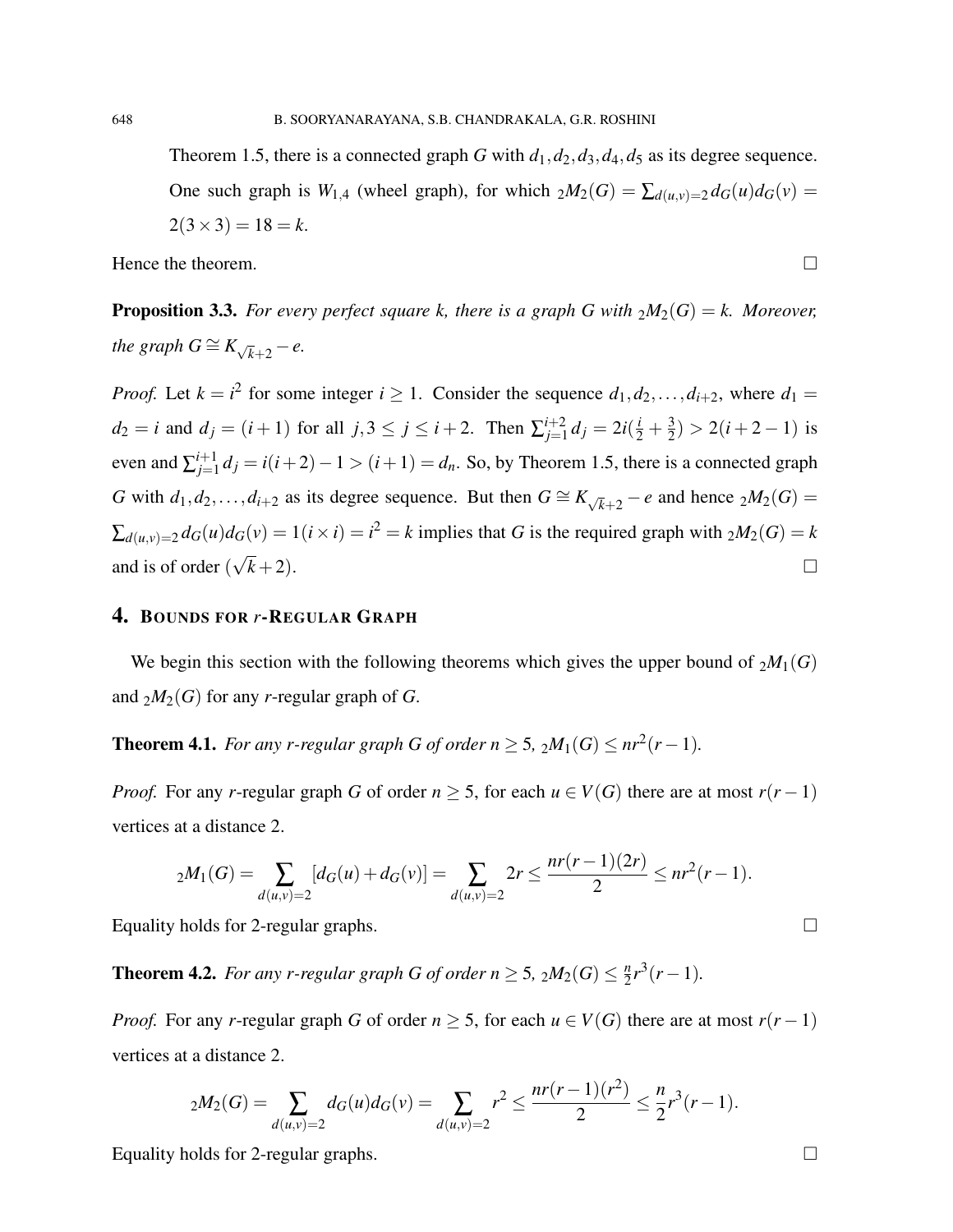We now obtain the sharp lower and the upper bound of  $_2M_1(G)$ ,  $_2M_2(G)$ ,  $_2M_1(\overline{G})$  and  $_2M_2(\overline{G})$ for a given *r*-regular graph *G*.

**Proposition 4.3.** *For a r-regular graph G of order n, if*  $S = \{ \{u, v\} | u, v \in V(G) \text{ and } d(u, v) = 2 \}$ *then*  $|S|$  *is maximum for diam* $(G) = 2$ *.* 

**Theorem 4.4.** *For a given r-regular graph G of order n;*  $4n ≤ 2M_1(G) ≤ nr(n-1-r)$ *. Further, the equality holds for*  $n = 5, r = 2$ *.* 

*Proof.* For the lower bound: Graph  $G \cong C_n$  is the only regular graph with the least value of  $2M_1(G)$ . Therefore,  $2M_1(G) \geq 2M_1(C_n) = 4n$  by Proposition 1.7.

For the upper bound: Let  $S = \{ \{u, v\} \mid u, v \in V(G) \text{ and } d(u, v) = 2 \}$ . For regular graph *G* of regularity *r*,  $_2M_1(G) = 2r | S |$ . By Proposition 4.3, we consider regular graph of *diam* = 2. Now,  $|S| = \frac{n(n-1)}{2} - \frac{nr}{2} = \frac{n}{2}$  $\frac{n}{2}(n-1-r)$ . 2*M*<sub>1</sub>(*G*)  $\leq nr(n-1-r)$ .

Maximality of  $_2M_1(G)$  is discussed in the following cases:

- (i) When *n* is even  $(n \ge 8)$  for  $r = \frac{n}{2}$  $\frac{n}{2}$  and  $r = \frac{n}{2} - 1$ ,  $_2M_1(G) = \frac{n^2}{4}$  $\frac{1^2}{4}(n-2)$ .
- (ii) When  $n = 4k + 1$  ( $n \ge 5$ ) for  $r = \frac{(n-1)}{2}$  $\frac{(n-1)}{2}, \, 2M_1(G) = \frac{n}{4}(n-1)^2.$
- (iii) When  $n = 4k + 3$  ( $n \ge 11$ ) for  $r = \frac{(n+1)}{2}$  $\frac{n+1}{2}$  and  $r = \frac{(n+1)}{2} - 2$ , 2 $M_1(G) = \frac{n}{4}(n+1)(n-3)$ .

**Theorem 4.5.** For a given r-regular graph G of order n;  $4n \leq 2M_2(G) \leq \frac{nr^2}{2}$  $\frac{r^2}{2}(n-1-r)$ *. Further, the equality holds for*  $n = 5, r = 2$ *.* 

*Proof.* For the lower bound: Graph  $G \cong C_n$  is the only regular graph with the least value of  $2M_2(G)$ . Therefore,  $2M_2(G) \ge 2M_2(C_n) = 4n$  by Proposition 1.7.

For the upper bound: Let  $S = \{ \{u, v\} \mid u, v \in V(G) \text{ and } d(u, v) = 2 \}$ . For regular graph *G* of regularity *r*,  $_2M_2(G) = r^2 |S|$ . By Proposition 4.3, we consider regular graph of *diam* = 2. Now,  $|S| = \frac{n(n-1)}{2} - \frac{nr}{2} = \frac{n}{2}$  $\frac{n}{2}(n-1-r)$ . 2 $M_2(G) \leq \frac{nr^2}{2}$  $rac{r^2}{2}(n-1-r).$ 

Maximality of  $_2M_2(G)$  is discussed in the following cases:

- (i) when  $n = 6k$  ( $k \ge 1$ ) for  $r = \frac{n}{2} + (k-1)$ ,  $2M_2(G) = \frac{n}{16}(n-2+2k)^2(n-2k)$ .
- (ii) when  $n = 6k + 1$  ( $k \ge 1$ ) for  $r = \frac{[n]}{2} + (k-1)$ ,  $2M_2(G) = \frac{n}{16}(n-1+2k)^2(n-2k-1)$ .
- (iii) when  $n = 6k + 2$  ( $k \ge 1$ ) for  $r = \frac{n}{2} + k$ ,  $2M_2(G) = \frac{n}{16}(n+2k)^2(n-2k-2)$ .

 $\Box$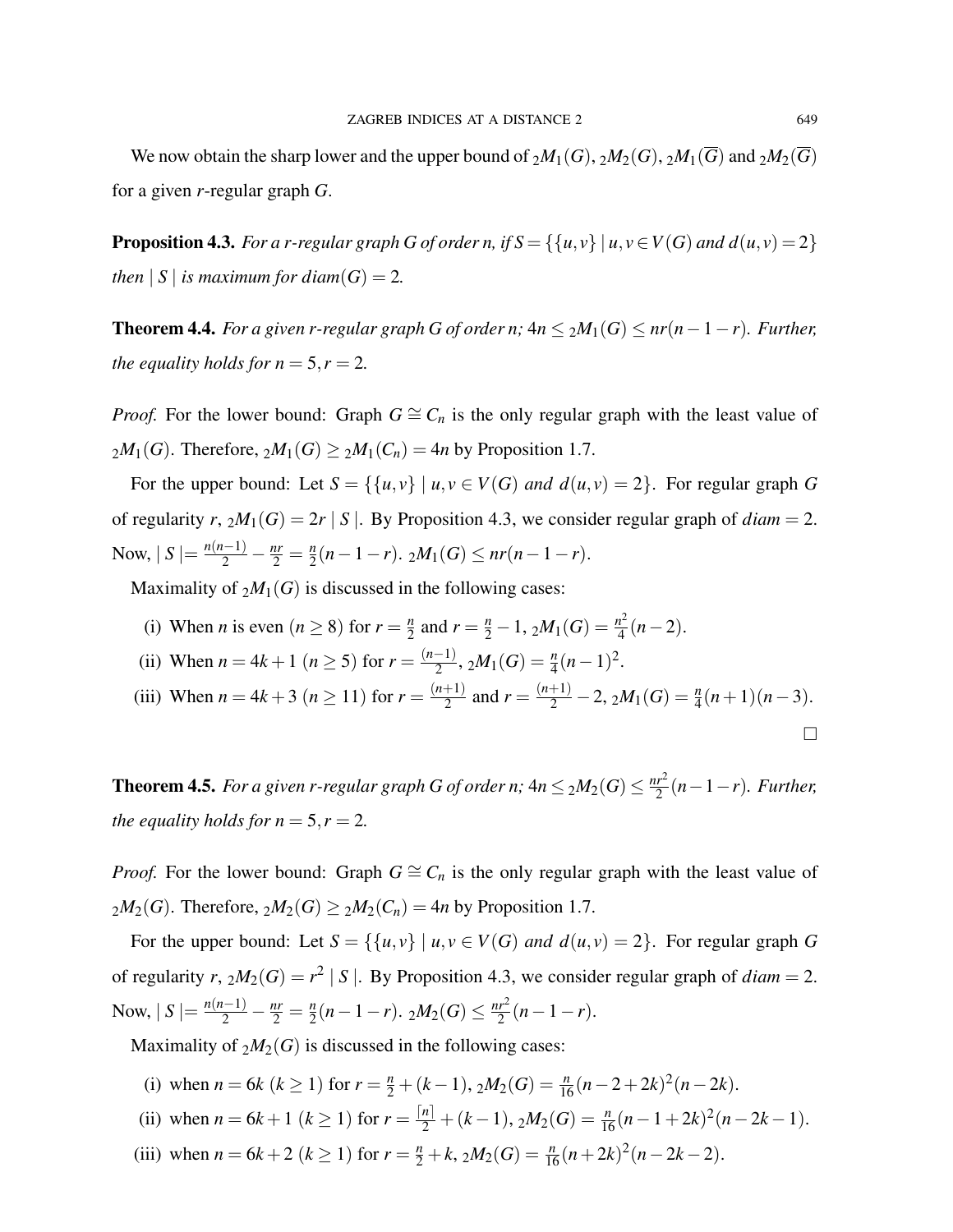(iv) when 
$$
n = 6k + 3
$$
  $(k \ge 1)$  for  $r = \frac{\lfloor n \rfloor}{2} + k$ ,  $2M_2(G) = \frac{n}{16}(n + 1 + 2k)^2(n - 2k - 3)$ .  
\n(v) when  $n = 6k + 4$   $(k \ge 1)$  for  $r = \frac{n}{2} + k$ ,  $2M_2(G) = \frac{n}{16}(n + 2k)^2(n - 2k - 2)$ .  
\n(vi) when  $n = 6k + 5$   $(k \ge 1)$  for  $r = \frac{\lfloor n \rfloor}{2} + k$ ,  $2M_2(G) = \frac{n}{16}(n - 1 + 2k)^2(n - 2k - 1)$ .

**Theorem 4.6.** *For a given r-regular graph G of order n;*  $4n ≤ 2M_1(\overline{G}) ≤ nr(n-1-r)$ *. Further, the equality holds for*  $n = 5, r = 2$ *.* 

*Proof.* For the lower bound:  $_2M_1(\overline{G})$  is minimum when *G* is of regularity  $r = n - 3 \Rightarrow \overline{G}$  is of regularity 2. Hence,  $\overline{G} \cong C_n$ . Therefore,  $_2M_1(\overline{G}) \geq 2M_1(C_n) = 4n$  by Proposition 1.7.

For the Upper bound: Let  $S = \{ \{u, v\} \mid u, v \in V(\overline{G}) \text{ and } d(u, v) = 2 \}.$  For regular graph *G* of regularity *r*,  ${}_{2}M_1(\overline{G}) = 2(n-1-r) |S|$ . By Proposition 4.3, we consider regular graph of *diam* = 2. Now,  $|S| = \frac{n(n-1)}{2} - \frac{n(n-1-r)}{2} = \frac{nr}{2}$  $\frac{2r}{2}$ .  $2M_1(\overline{G}) \leq nr(n-1-r)$ .

Maximality of  $_2M_1(\overline{G})$  is discussed in the following cases:

- (i) When *n* is even  $(n \ge 8)$  for  $r = \frac{n}{2}$  $\frac{n}{2}$  and  $r = \frac{n}{2} - 1$ ,  ${}_{2}M_{1}(\overline{G}) = \frac{n^{2}}{4}$  $\frac{i^2}{4}(n-2)$ .
- (ii) When  $n = 4k + 1$  ( $n \ge 5$ ) for  $r = \frac{(n-1)}{2}$  $\frac{(n-1)}{2}, 2M_1(\overline{G}) = \frac{n}{4}(n-1)^2.$
- (iii) When  $n = 4k + 3$  ( $n \ge 11$ ) for  $r = \frac{(n+1)}{2}$  $\frac{n+1}{2}$  and  $r = \frac{(n+1)}{2} - 2$ ,  ${}_2M_1(\overline{G}) = \frac{n}{4}(n+1)(n-3)$ .  $\Box$

**Theorem 4.7.** For a given r-regular graph G of order n;  $4n \leq 2M_2(\overline{G}) \leq \frac{nr}{2}$  $\frac{dr}{2}(n-1-r)^2$ . Further, *the equality holds for*  $n = 5, r = 2$ *.* 

*Proof.* For the lower bound:  $_2M_2(\overline{G})$  is minimum when *G* is of regularity  $r = n - 3 \Rightarrow \overline{G}$  is of regularity 2. Hence,  $\overline{G} \cong C_n$ . Therefore,  ${}_2M_2(\overline{G}) \geq {}_2M_2(C_n) = 4n$  by Proposition 1.7.

For the upper bound: Let  $S = \{ \{u, v\} \mid u, v \in V(\overline{G}) \text{ and } d(u, v) = 2 \}.$  For regular graph *G* of regularity *r*,  ${}_{2}M_{2}(\overline{G}) = (n-1-r)^{2} |S|$ . By Proposition 4.3, we consider regular graph of *diam* = 2. Now,  $|S| = \frac{n(n-1)}{2} - \frac{n(n-1-r)}{2} = \frac{nr}{2}$  $\frac{nr}{2}$ . 2 $M_2(\overline{G}) \leq \frac{nr}{2}$  $\frac{ar}{2}(n-1-r)^2$ .

Maximality of  $_2M_2(\overline{G})$  for regular graph  $\overline{G}$  of regularity  $\overline{r}$ , is discussed in the following cases:

- (i) when  $n = 6k$  ( $k \ge 1$ ) for  $\overline{r} = \frac{n}{2} + (k-1)$ ,  $2M_2(\overline{G}) = \frac{n}{16}(n-2+2k)^2(n-2k)$ .
- (ii) when  $n = 6k + 1$  ( $k \ge 1$ ) for  $\overline{r} = \frac{[n]}{2} + (k-1)$ ,  $2M_2(\overline{G}) = \frac{n}{16}(n-1+2k)^2(n-2k-1)$ .
- (iii) when  $n = 6k + 2$  ( $k \ge 1$ ) for  $\overline{r} = \frac{n}{2} + k$ ,  $2M_2(\overline{G}) = \frac{n}{16}(n+2k)^2(n-2k-2)$ .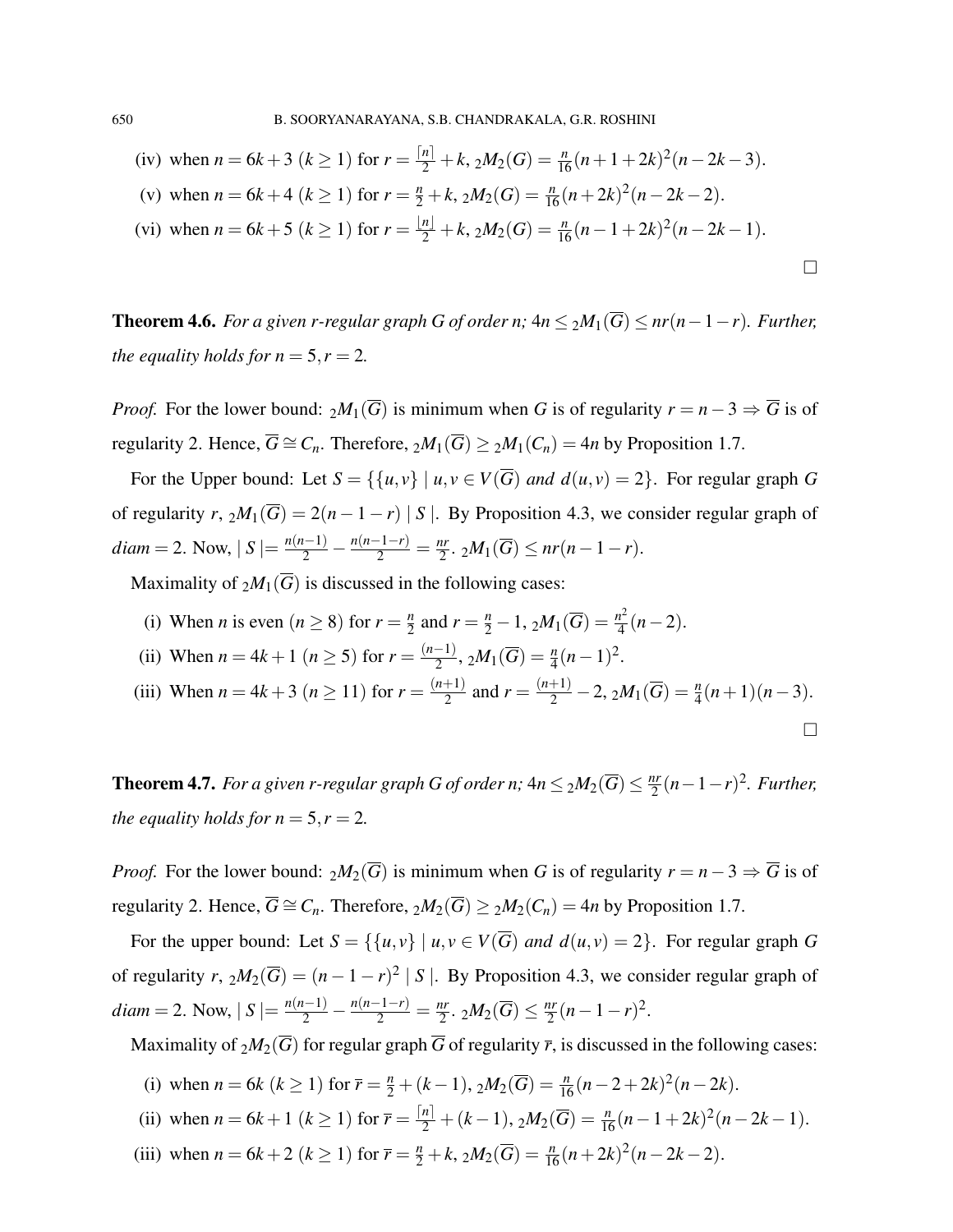(iv) when 
$$
n = 6k + 3
$$
  $(k \ge 1)$  for  $\overline{r} = \frac{[n]}{2} + k$ ,  ${}_2M_2(\overline{G}) = \frac{n}{16}(n + 1 + 2k)^2(n - 2k - 3)$ .  
\n(v) when  $n = 6k + 4$   $(k \ge 1)$  for  $\overline{r} = \frac{n}{2} + k$ ,  ${}_2M_2(\overline{G}) = \frac{n}{16}(n + 2k)^2(n - 2k - 2)$ .  
\n(vi) when  $n = 6k + 5$   $(k \ge 1)$  for  $\overline{r} = \frac{|n|}{2} + k$ ,  ${}_2M_2(\overline{G}) = \frac{n}{16}(n - 1 + 2k)^2(n - 2k - 1)$ .

# 5.  $_2M_1(G)$  AND  $_2M_2(G)$  OF CYCLOALKENES

In this section, we consider cycloalkene  $C_n^{2n-2}$  having *n* carbon atoms and  $(2n-2)$  hydrogen atoms and alkyl  $R_r$ ,  $r \in \mathbb{Z}^+$  attached instead of hydrogen atom in cycloalkenes which is denoted as  $C_n^{R_r}$  [4]. We obtain  $_2M_1(G)$  and  $_2M_2(G)$  for these cycloalkenes.



FIGURE 1. Cycloalkene and its graph model  $C_n^{2n-2}$ .

**Theorem 5.1.** Let  $n \geq 5$  be a positive integer. Then for a graph  $C_n^{2n-2}$ ,  $2M_1(C_n^{2n-2}) = 2(15n - 17)$  and  $2M_2(C_n^{2n-2}) = 33n - 40$ .

*Proof.* Let  $G = C_n^{2n-2}$  and  $S = \{ \{u, v\} \mid u, v \in V(G) \text{ and } d(u, v) = 2 \}.$  |  $V(G)$  |= 3*n* − 2 and | *S* |= 6*n*−6. In *G*, there are two vertices of degree 3, (*n*−2) vertices of degree 4 and (2*n*−2) vertices of degree 1. Then,

$$
{}_{2}M_{1}(C_{n}^{2n-2}) = \sum_{d(u,v)=2} [d_{G}(u) + d_{G}(v)]
$$
  
= 4(4+3) + (n-4)(4+4) + 6(1+3) + (4n-10)(1+4) + (n-2)(1+1)  
= 2(15n-17)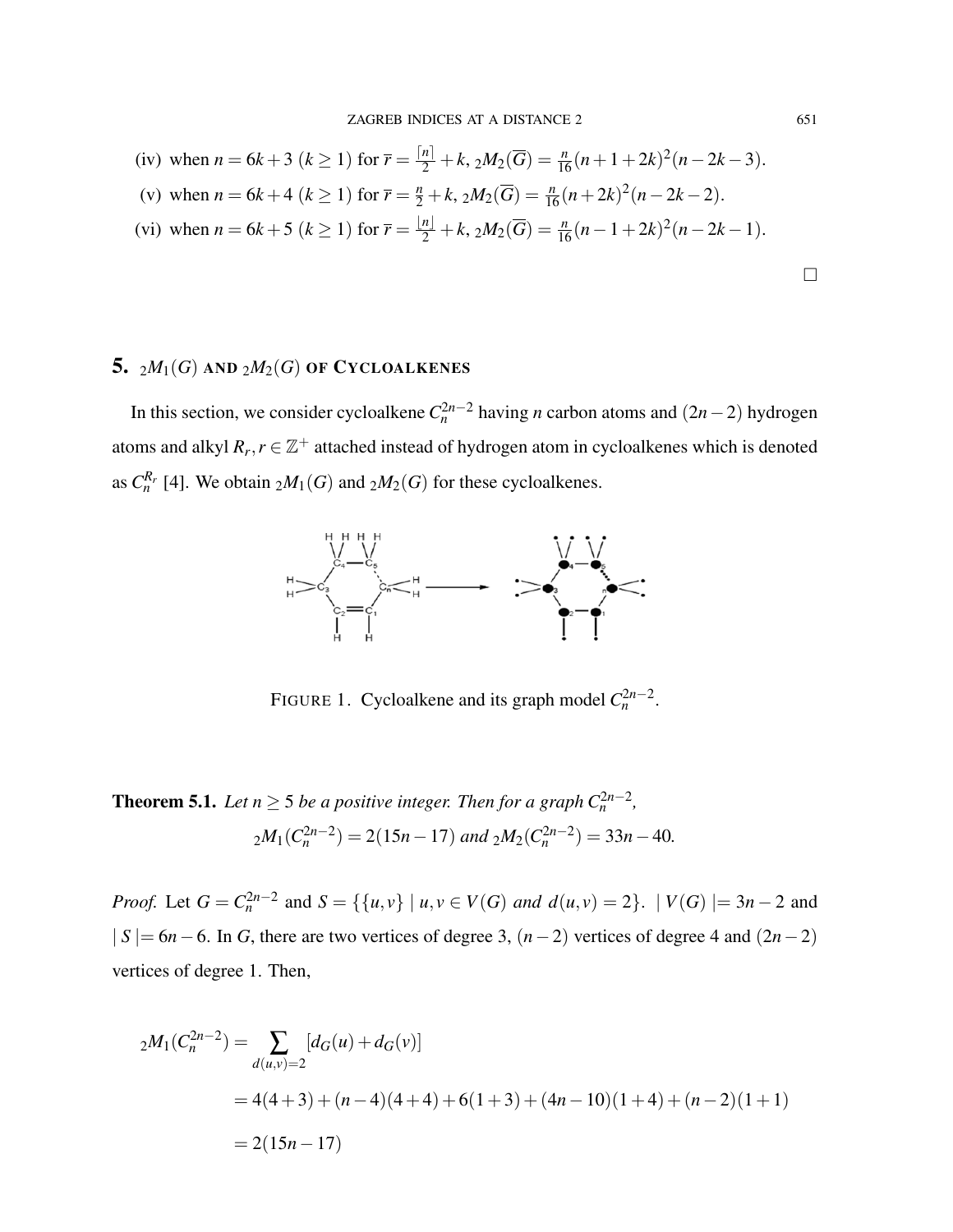and

$$
{}_{2}M_{2}(C_{n}^{2n-2}) = \sum_{d(u,v)=2} d_{G}(u)d_{G}(v)
$$
  
= 4(4 × 3) + (n-4)(4 × 4) + 6(1 × 3) + (4n – 10)(1 × 4) + (n-2)(1 × 1)  
= 33n - 40

Hence the theorem.





FIGURE 2. Structure of  $C_n^{R_n}$ 

FIGURE 3. Graph model of  $C_n^{R_n}$ 

**Theorem 5.2.** Let n and r be the positive integers with  $n \geq 5$  and  $r \geq 2$ . Then for a graph  $C_n^{R_r}$ ,  $2M_1(C_n^{R_r}) = 60r(n-1) + 30n - 46$  and  $2M_2(C_n^{R_r}) = 66r(n-1) + 60n - 112$ .

*Proof.* Let  $G = C_n^{R_r}$  and  $S = \{ \{u, v\} \mid u, v \in V(G) \text{ and } d(u, v) = 2 \}.$   $|V(G)| = 6nr + 3n - 6r - 2$ and  $|S| = (2n-2)(6r+3)$ . In *G*, there are two vertices of degree 3,  $[(n-2)+2r(n-1)]$  vertices of degree 4 and  $(4nr - 4r + 2n - 2)$  vertices of degree 1. Then,

$$
{}_{2}M_{1}(C_{n}^{R_{r}}) = \sum_{d(u,v)=2} [d_{G}(u) + d_{G}(v)]
$$
  
= 12(4+3) + (2nr - 2r + 4n - 16)(4+4) + 4(1+3) + (8nr - 8r - 2n - 2)(1+4)  
+ (2nr - 2r + 4n - 4)(1+1)  
= 60r(n-1) + 30n - 46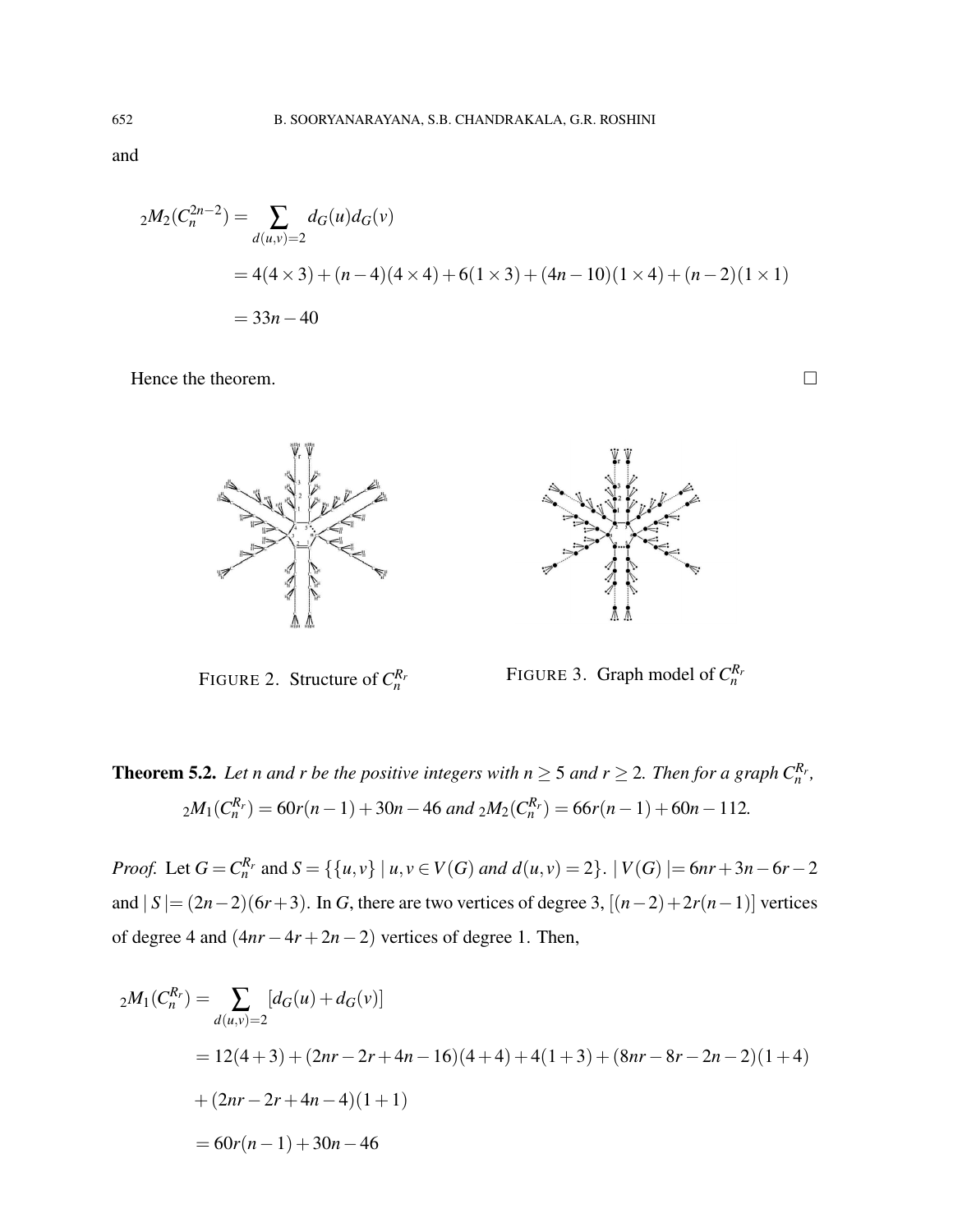$$
{}_{2}M_{2}(C_{n}^{R_{r}}) = \sum_{d(u,v)=2} d_{G}(u)d_{G}(v)
$$
  
= 12(4 × 3) + (2nr – 2r + 4n – 16)(4 × 4) + 4(1 × 3) + (8nr – 8r – 2n – 2)(1 × 4)  
+ (2nr – 2r + 4n – 4)(1 × 1)  
= 66r(n – 1) + 60n – 112

Hence the theorem.  $\Box$ 

## **6.** ON THE CHEMICAL APPLICABILITY OF THE ZAGREB INDICES FOR  $l = 2$

In this section, we will discuss the regression analysis of boiling point (b.p), melting point (m.p), Molar Mass (MM) and density (D) of alkanes on the  $_2M_1(G)$  and  $_2M_2(G)$  of the corresponding molecular graph. It is shown that the  $_2M_1(G)$  and  $_2M_2(G)$  has a good correlation with boiling point (b.p), melting point (m.p) and Molar Mass (MM) of alkanes.

We have tested the following linear regression model  $Y = A + BX$  where  $Y =$  dependent physical property,  $X =$  topological index.

Using the values presented in Table1, we obtain the following different linear models for each degree based topological index, which are listed below.

1: Boiling point (b.p):

 $bp = 97.67706 + 2.87081[<sub>2</sub>M<sub>1</sub>(*G*)]$ 

$$
bp = 103.41869 + 2.87081 \left[2M_2(G)\right]
$$

2: Molar Mass (MM):

 $MM = 37.08732 + 3.50664[<sub>2</sub>M<sub>1</sub>(*G*)]$ 

$$
MM = 44.10061 + 3.50664[2M2(G)]
$$

3: Melting point (m.p):

 $m.p = -65.78570 + 1.13488[<sub>2</sub>M<sub>1</sub>(*G*)]$ 

$$
m.p = -63.51593 + 1.13488 \big[ 2M_2(G) \big]
$$

4: Density (D):

 $D = 0.69998 + 0.00090[<sub>2</sub>M<sub>1</sub>(*G*)]$  $D = 0.70179 + 0.00090[<sub>2</sub>M<sub>2</sub>(*G*)]$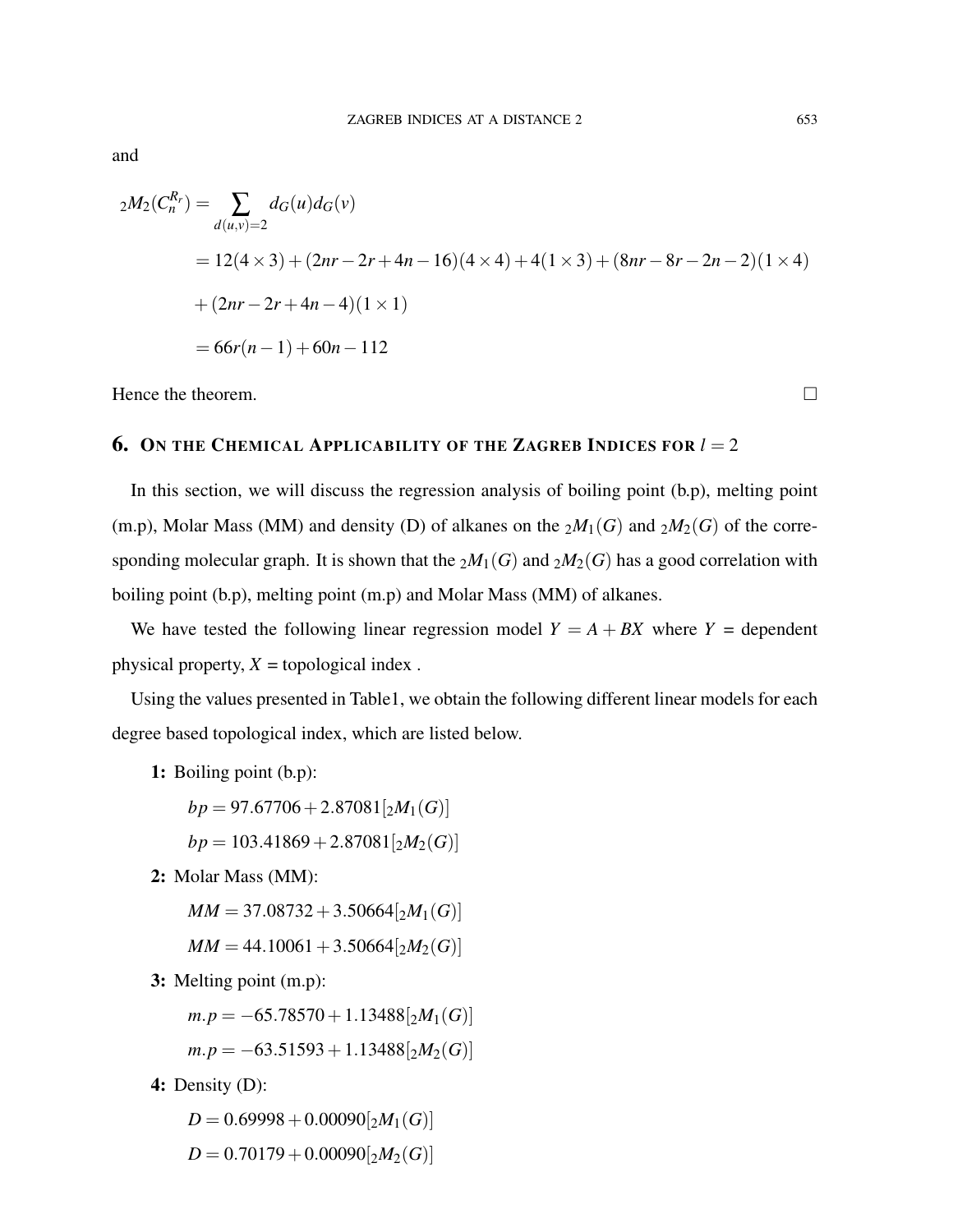654 B. SOORYANARAYANA, S.B. CHANDRAKALA, G.R. ROSHINI

| Alkanes          | $\overline{C_n}H_{2n+2}$ | $(^{\circ}C)$<br>m.p | $({}^{\circ}C)$<br>b.p | $\overline{\mathrm{MM}}(g.mol^{-1})$ | $(gm\overline{L^{-1}})$<br>D | $_{2}M_{1}(G)$ | $_{2}M_{2}(G)$ |
|------------------|--------------------------|----------------------|------------------------|--------------------------------------|------------------------------|----------------|----------------|
| Pentane          | $C_5H_{12}$              | $-129.8$             | 36.1                   | 72.15                                | 0.626                        | 10             | 8              |
| Hexane           | $C_6H_{14}$              | $-95$                | 68.8                   | 86.18                                | 0.660                        | 14             | 12             |
| Heptane          | $C_7H_{16}$              | $-90.5$              | 98.38                  | 100.20                               | 0.679                        | 18             | 16             |
| Octane           | $C_8H_{18}$              | $-56.9$              | 125.6                  | 114.23                               | 0.703                        | 22             | 20             |
| Nonane           | $C_9H_{20}$              | $-53.5$              | 150.8                  | 128.26                               | 0.718                        | 26             | 24             |
| Decane           | $C_{10}H_{22}$           | $-29.7$              | 174.1                  | 142.29                               | 0.730                        | 30             | 28             |
| Undecane         | $C_{11}H_{24}$           | $-25.6$              | 195.9                  | 156.31                               | 0.740                        | 34             | 32             |
| Dodecane         | $C_{12}H_{26}$           | $-9.6$               | 216.3                  | 170.34                               | 0.749                        | 38             | 36             |
| Tridecane        | $C_{13}H_{28}$           | $-5.4$               | 235.4                  | 184.37                               | 0.756                        | 42             | 40             |
| Tetradecane      | $C_{14}H_{30}$           | 5.9                  | 253.5                  | 198.39                               | 0.763                        | 46             | 44             |
| Pentadecane      | $C_{15}H_{32}$           | 9.9                  | 270.6                  | 212.42                               | 0.768                        | 50             | 48             |
| Hexadecane       | $C_{16}H_{34}$           | 18.2                 | 286.8                  | 226.45                               | 0.773                        | 54             | 52             |
| Heptadecane      | $C_{17}H_{36}$           | 21                   | 302                    | 240.47                               | 0.777                        | 58             | 56             |
| Octadecane       | $C_{18}H_{38}$           | 29                   | 317                    | 254.50                               | 0.777                        | 62             | 60             |
| Nonadecane       | $C_{19}H_{40}$           | 33                   | 330                    | 268.53                               | 0.786                        | 66             | 64             |
| Icosane          | $C_{20}H_{42}$           | 36.7                 | 342.7                  | 282.55                               | 0.789                        | 70             | 68             |
| Heneicosane      | $C_{21}H_{44}$           | 40.5                 | 356.50                 | 296.58                               | 0.792                        | 74             | 72             |
| Docosane         | $C_{22}H_{46}$           | 42                   | 224                    | 310.61                               | 0.778                        | 78             | 76             |
| Tricosane        | $C_{23}H_{48}$           | 49                   | 380                    | 324.63                               | 0.797                        | 82             | 80             |
| Tetracosane      | $C_{24}H_{50}$           | 52                   | 391.3                  | 338.66                               | 0.797                        | 86             | 84             |
| Pentacosane      | $C_{25}H_{52}$           | 54                   | 401                    | 352.69                               | 0.801                        | 90             | 88             |
| Hexacosane       | $C_{26}H_{54}$           | 56.4                 | 412.2                  | 366.71                               | 0.778                        | 94             | 92             |
| Heptacosane      | $C_{27}H_{56}$           | 59.5                 | 422                    | 380.74                               | 0.780                        | 98             | 96             |
| Octacosane       | $C_{28}H_{58}$           | 64.5                 | 431.6                  | 394.77                               | 0.807                        | 102            | 100            |
| Nonacosane       | $C_{29}H_{60}$           | 63.7                 | 440.8                  | 408.80                               | 0.808                        | 106            | 104            |
| Triacontane      | $C_{30}H_{62}$           | 65.8                 | 449.7                  | 422.82                               | 0.810                        | 110            | 108            |
| Hentriacontane   | $C_{31}H_{64}$           | 67.9                 | 458                    | 436.85                               | 0.781                        | 114            | 112            |
| Dotriacontane    | $C_{32}H_{66}$           | 69                   | 467                    | 450.88                               | 0.812                        | 118            | 116            |
| Tritriacontane   | $C_{33}H_{68}$           | 71                   | 474                    | 464.90                               | 0.811                        | 122            | 120            |
| Tetratriacontane | $C_{34}H_{70}$           | 72.6                 | 285.4                  | 478.93                               | 0.812                        | 126            | 124            |
| Pentatriacontane | $C_{35}H_{72}$           | 75                   | 490                    | 492.96                               | 0.813                        | 130            | 128            |
| Hexatriacontane  | $C_{36}H_{74}$           | 75                   | 265                    | 506.98                               | 0.814                        | 134            | 132            |
| Heptatriacontane | $C_{37}H_{76}$           | 77                   | 504.14                 | 520.99                               | 0.815                        | 138            | 136            |
| Octatriacontane  | $C_{38}H_{78}$           | 79                   | 510.93                 | 535.03                               | 0.816                        | 142            | 140            |
| Nonatriacontane  | $C_{39}H_{80}$           | 78                   | 517.51                 | 549.05                               | 0.817                        | 146            | 144            |
| Tetracontane     | $C_{40}H_{82}$           | 84                   | 523.88                 | 563.08                               | 0.817                        | 150            | 148            |
| Hentetracontane  | $C_{41}H_{84}$           | 83                   | 530.75                 | 577.11                               | 0.818                        | 154            | 152            |
| Dotetracontane   | $C_{42}H_{86}$           | 86                   | 536.07                 | 591.13                               | 0.819                        | 158            | 156            |

TABLE 1. The values of boiling point (b.p), melting point (m.p), Molar Mass

(MM), density (D),  $_2M_1(G)$  and  $_2M_2(G)$  of alkanes

| Parameter      | Topological<br>Index  | $\boldsymbol{r}$ |
|----------------|-----------------------|------------------|
| <b>Boiling</b> | $_{2}M_{1}(G)$        | 0.90395          |
| point          | $_{2}M_{2}(G)$        | 0.90395          |
| Molar          | $_{2}M_{1}(G)$        |                  |
| Mass           | $_{2}M_{2}(G)$        |                  |
| Melting        | $_{2}M_{1}(G)$        | 0.90867          |
| point          | $_{2}M_{2}(G)$        | 0.90867          |
| Density        | $_2\overline{M_1(G)}$ | 0.86054          |
|                | $_{2}M_{2}(G)$        | 0.86054          |

TABLE 2. The Coefficient Correlation *r* between topological indices  $_2M_1(G)$ ,

 $_2M_2(G)$  and physical properties of alkanes

## 7. CONCLUSION

The first and the second Zagreb index at a distance *l* which are denoted respectively as  $_lM_1(G)$ and  $\iota M_2(G)$  are introduced and studied the special case when  $l = 2$  in this paper. The lower